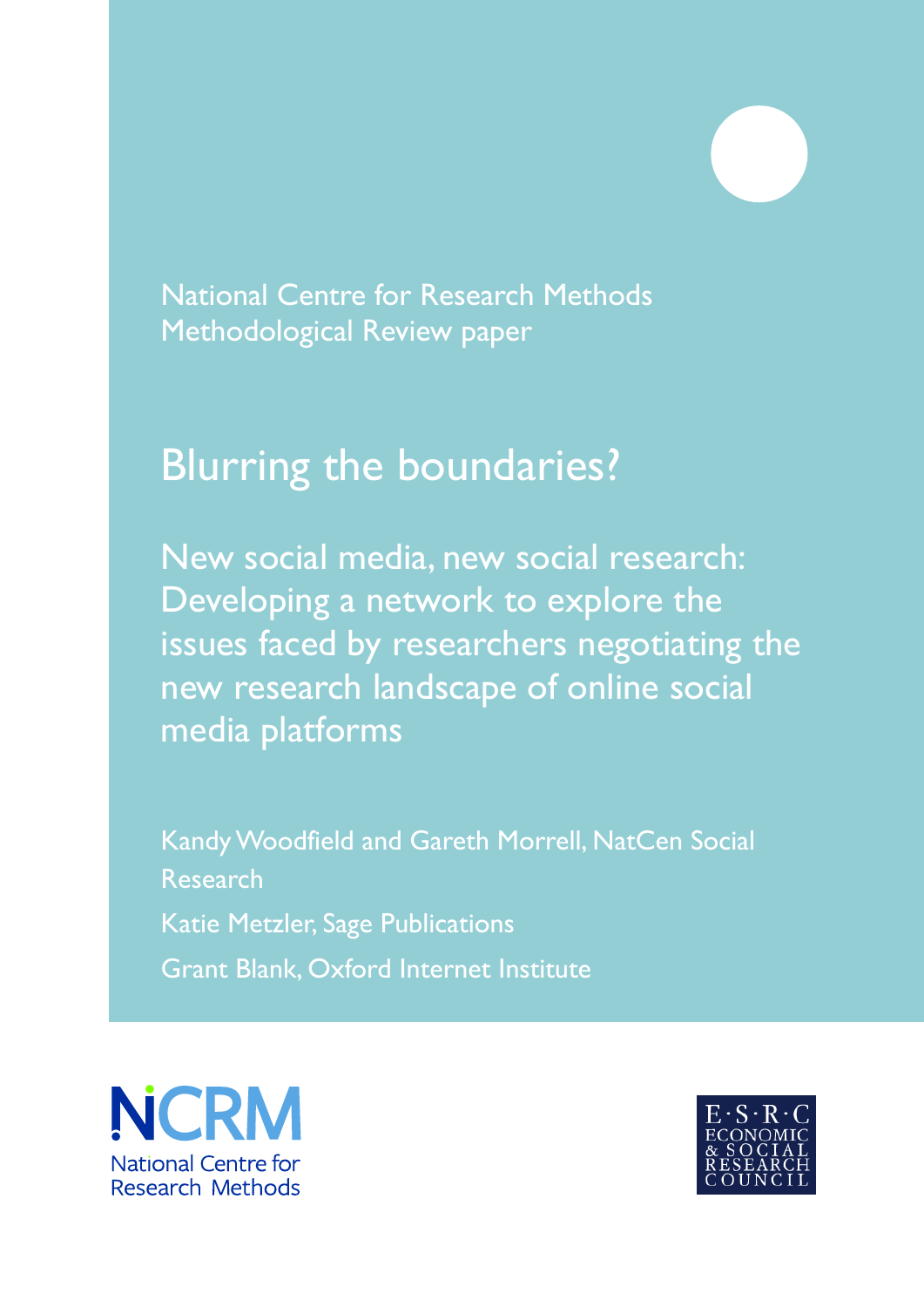# **NCRM** National Centre for

# National Centre for Research Methods (NCRM) Networks for

Methodological Innovation

# Blurring the Boundaries? New Social Media, New Social Research: Developing a network to explore the issues faced by researchers negotiating the new research landscape of online social media platforms

A methodological review paper

August 2013

Kandy Woodfield, NatCen Social Research Gareth Morrell, NatCen Social Research Katie Metzler, SAGE Publications Grant Blank, Oxford Internet Institute

**With** 

Dr Janet Salmons, Boulder University Jerome Finnegan, NatCen Social Research Mithu Lucraft, SAGE Publications

**NatCen** Social Research that works for society



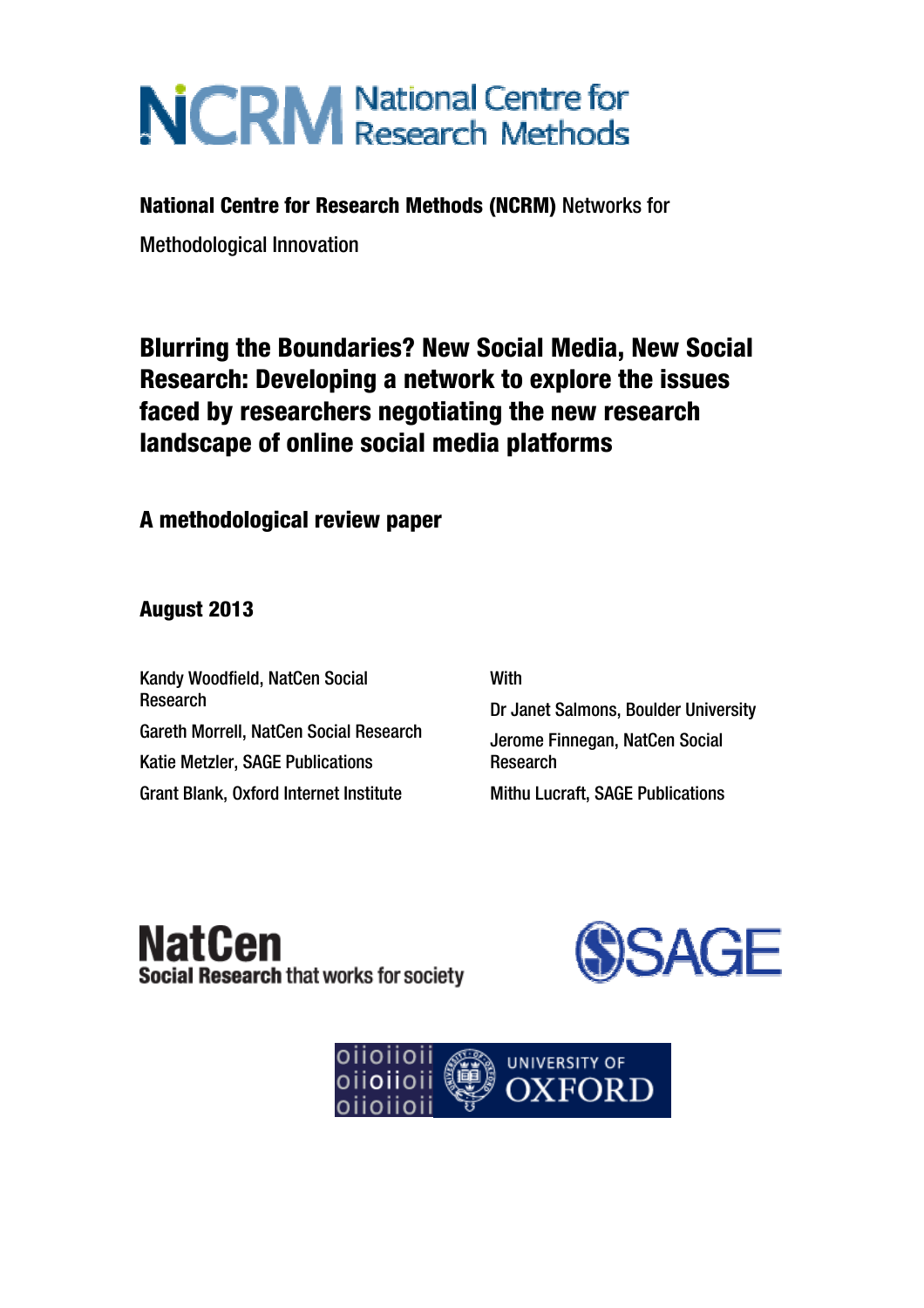# **Blurring the Boundaries? New Social Media, New Social Research**

# **NCRM Networks for Methodological Innovation Report, August 2013**

Kandy Woodfield, Gareth Morrell, Katie Metzler, Grant Blank, Dr Janet Salmons, Jerome Finnegan and Mithu Lucraft.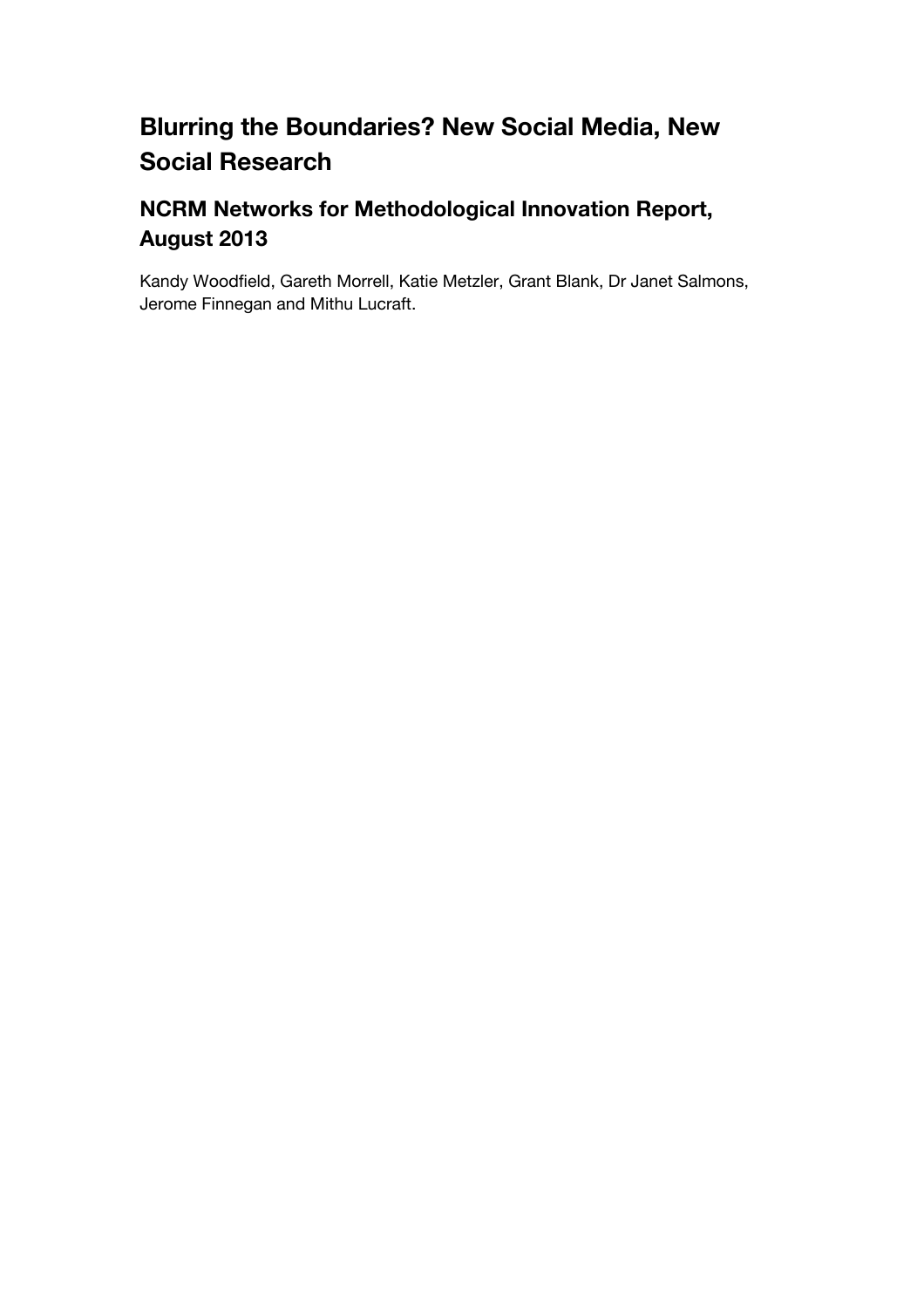# **Contents**

| Abstract               |                                                                                                    |
|------------------------|----------------------------------------------------------------------------------------------------|
|                        |                                                                                                    |
|                        |                                                                                                    |
|                        |                                                                                                    |
|                        |                                                                                                    |
|                        |                                                                                                    |
|                        |                                                                                                    |
|                        |                                                                                                    |
|                        | 4. The value of a community of practice in shifting areas of methodological innovation, challenges |
| and opportunities      | 15                                                                                                 |
|                        |                                                                                                    |
| <b>Blogging</b>        |                                                                                                    |
|                        |                                                                                                    |
| <b>You Tube</b>        |                                                                                                    |
|                        |                                                                                                    |
|                        |                                                                                                    |
| <b>Further Reading</b> |                                                                                                    |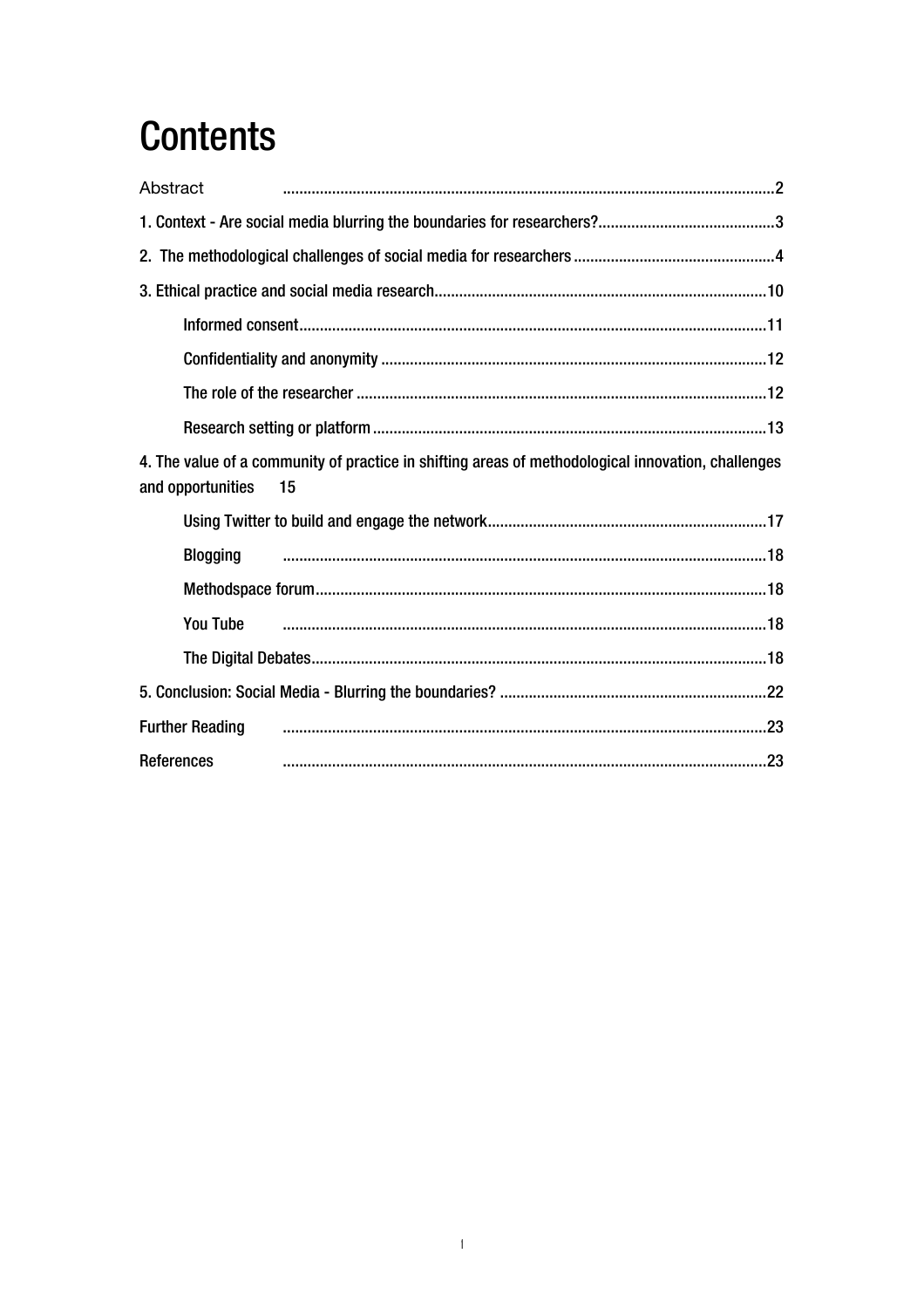# <span id="page-4-0"></span>**Abstract**

This paper emerges from a programme of workshops and social media activities exploring the impact of social media on social science research funded by NCRM during 2012-13. The New Social Media, New Social Science? Network (NSMNSS) brought together an international network of interdisciplinary researchers to discuss the possibilities and challenges these new social media platforms and worlds pose for social science researchers.

The main questions we sought to address in our networked activities were:

- **Should social science researchers embrace social media and, if we do, what are** the implications for our methods and practice?
- How does social media research change our perceptions of ethical practice?
- Do new social media blur the boundaries between qualitative and quantitative research?

This paper focuses on: the issues and challenges posed for researchers working in the digital environment of social media; the ethical issues faced by researchers negotiating social media research methods; and, the lessons we learnt about establishing an international online community of practice.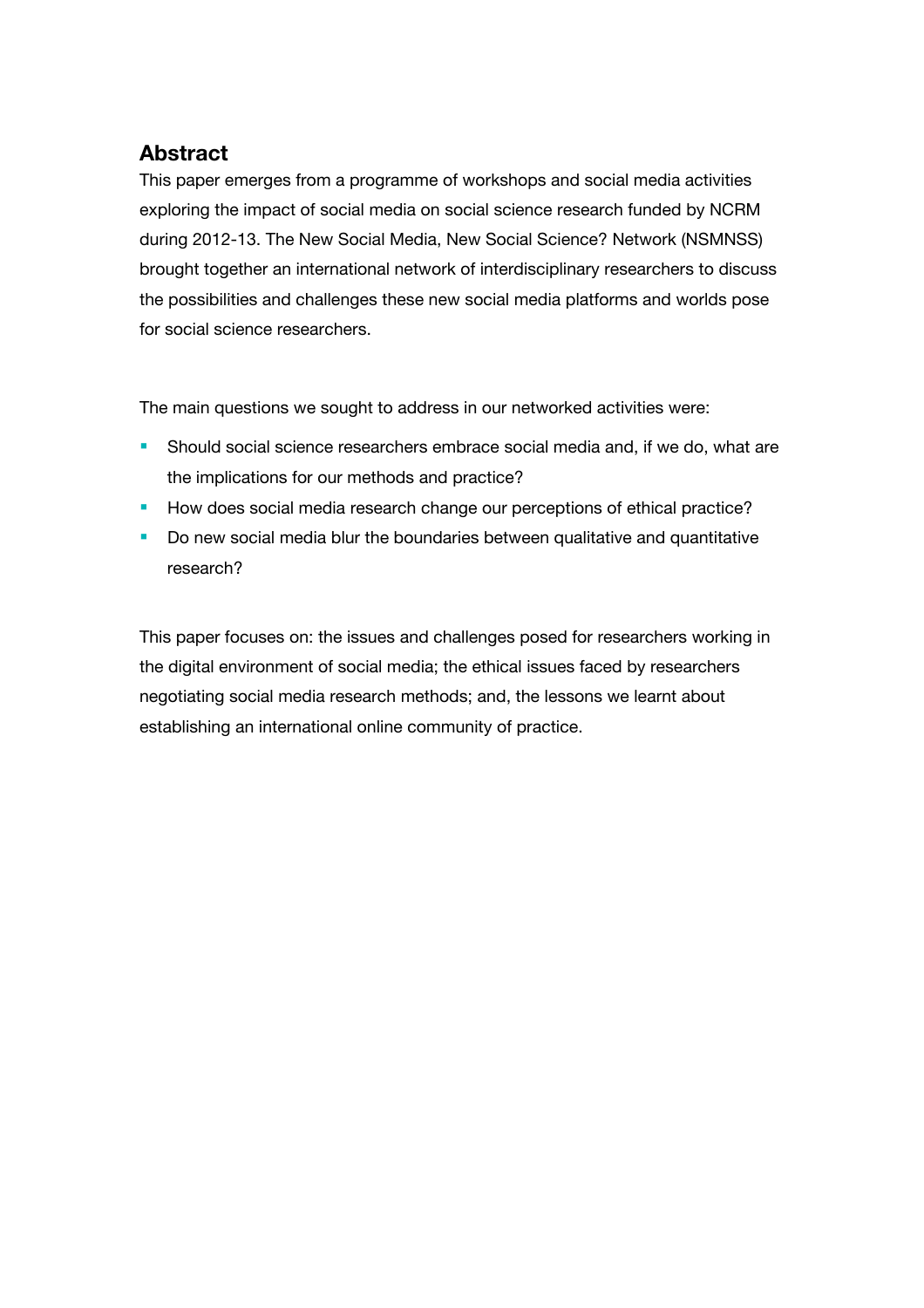#### <span id="page-5-0"></span>1. Context - Are social media blurring the boundaries for researchers?

The growth of social media is one of the striking developments in internet usage in the last ten years. Researchers in all social science disciplines are exploring the potential for conducting research in new digital spaces (see for example: Back, Lury and Zimmer: 2012). New social media platforms such as Twitter, Facebook and a host of blogging and social networking sites have the potential to provide tools, platforms and substantive topics for social science research. A rapidly changing world of social media demands methodological adaptability and the use of these platforms for social science research (whether as a data collection tool or as the subject of substantive research) requires reflection on existing research paradigms, methodological approaches and ethical issues. Our New Social Media, New Social Science? (NSMNSS) network was set up to explore whether social media were blurring the boundaries between traditional methodological approaches, disciplines and conventional researcher and participant relationships.

By bringing together researchers from different parts of the research world we have tried to break down barriers between disciplines and methods. The network has provided on and offline spaces where researchers can share their knowledge and practice, moving methodological understanding forward. The network for methodological innovation (NMI) was funded by ESRC for 12 months from May 2012-May 2013, though we are confident the network will persist beyond its initial funding. The network is led by a team at NatCen Social Research, working in collaboration with SAGE Publications and the Oxford Internet Institute. By the end of the first 12 months, we had 465 registered members located across the world representing over 20 academic disciplines. Membership of the network was balanced in favour of researchers with some experience of using social media for social research rather than those new to social media research as our aim was to stimulate methodological debate amongst practicing researchers<sup>1</sup>[.](#page-5-1) Fifty-nine per cent of NSMNSS members described their level of experience as 'expert' or 'intermediate' on registration. We also wanted to build a cross-disciplinary and cross-sectoral network; 75% of our members were based in HEIs but a further 25% came from other sectors in the applied research community. Online activities meant we could engage with a wide audience around the UK, Europe and the rest of the world. 65% of members are UK based with the remaining 35% coming from a range of countries in Europe, North America, Asia and the Pacific Rim.

<span id="page-5-1"></span> <sup>1</sup> A second network of methodological innovation was funded in the same period which set out to provide capacity building events for researchers new to social media research see Digital Methods as Mainstream Methodology: Roberts, S. Hine, C. Moray, Y., Snee H., and Watson, H. (2013) NCRM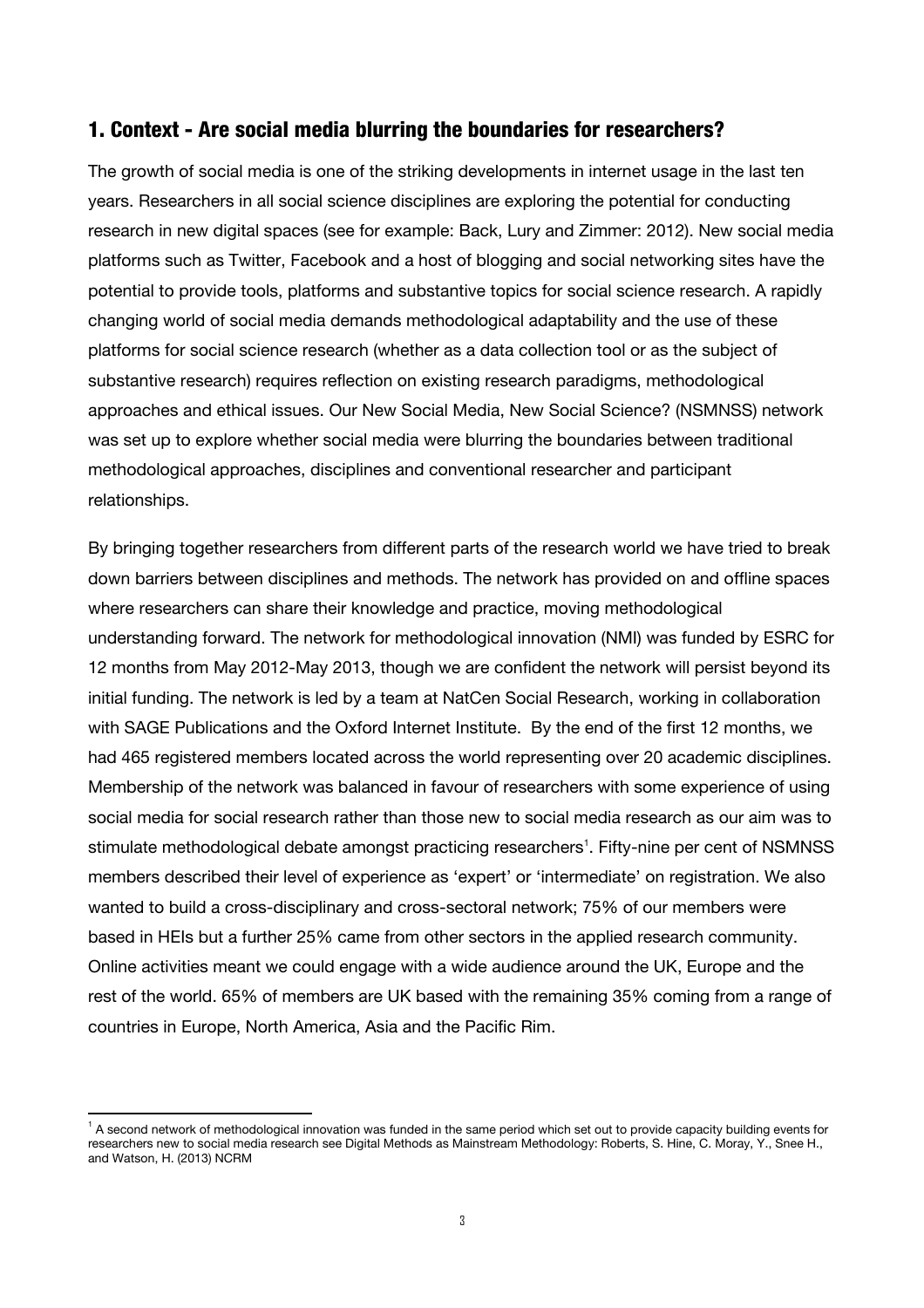<span id="page-6-0"></span>Over the course of the first year, we engaged in a lively programme of on and offline activities illustrated in Figure 1. These platforms encouraged and catalysed debate on the impact of social media on social science research methods and helped forge new links between research practitioners across different sectors of the research community. Activities ranged from full-day conference events to short hour long Twitter chats around themed topics. The agendas for all our activities were co-created with member input enabling us to focus on topics of high relevance to our members<sup>2</sup>.

This paper focuses on two key themes arising from these network discussions: the issues and challenges posed for researchers working in the digital environment of social media and the ethical issues faced by researchers negotiating social media research methods. Finally, we reflect on the lessons we learnt about establishing an international online community of practice.

#### Figure 1 NSMNSS platforms



### 2. The methodological challenges of social media for researchers

Our network events showcased the diversity of research methods, approaches, tools and data being used in the production of 'social media research'. The technology underpinning social media networks is advancing at a fast rate; new platforms spring up and wither away, whilst

 <sup>2</sup> See Woodfield, K., Morrell, G., Metzler, K. & Blank, G. (2013) NCRM for a more detailed discussion of network activities and outputs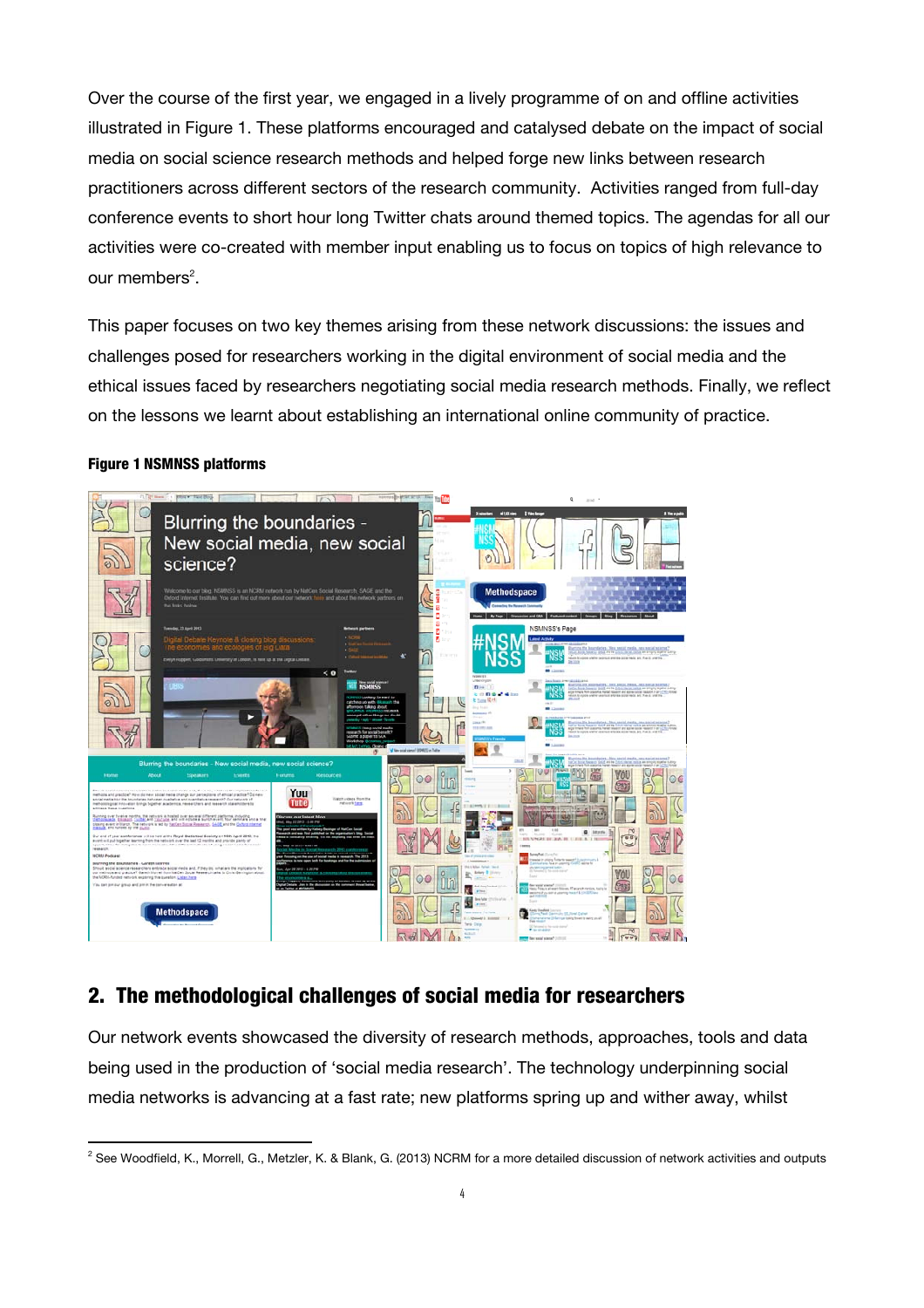others like Twitter continue to grow in popularity. At our opening event, Dr. Farida Vis evoked the 'wild [w](#page-7-0)est' <sup>3</sup> when she described the current tapestry of social media methods being used by social researchers (Vis, 2012). Whilst such diversity can bring richness and experimentation, it also often leaves researchers searching for support and guidance. There is a striking rate of change at the heart of social media technology and the speed with which users communicate across platforms is equally rapid. For researchers more used to a reflective, slower pace in their research, the use of 'real time' data can be overwhelming and challenging. There is a growing body of literature on the methods of digital research and we do not intend to summarise that here, we have provided references to some key texts at the end of this paper. Instead, we review the themes that were important to our members as these provide a useful insight into the key methodological challenges facing researchers more generally. This discussion is not an exhaustive as our discussions were far ranging but it provides a flavour of network members concerns.

We have had many lively debates during the last year but what has been striking is an underlying uncertainty about the validity of digital and 'online' methods using social media and a lack of confidence amongst the research community about whether they are 'getting it right'. This concern with 'getting it right' was both methodological and ethical. Section 3 will look in detail at the ethical issues raised by our members but discussions about 'getting it right' have been equally lively around the issue of quality. Questions were raised about how to 'do' research using social media, and how to collect, analyse and represent social media in a way that will stand up to scrutiny against principles of validity and reliability . Yet what are appropriate principles here? There was concern amongst network members about whether technological advances in our ability to actually capture social media data were moving faster than our understanding of the data` or the epistemological challenges of this new field. As a research community, it still remains unclear whether we adequately understand the context within which social media data is created and consequently, what it means. There are many differing views about what constitutes quality in social media research and as a result researchers can feel tentative about the claims they can make from their data. More experienced network members encouraged social media researchers to be more confident and improve practice by being open and transparent about their methods and acknowledge that methods are still in the development phase.

The challenges faced by researchers in our network, and discussed throughout the year, are described here as a series of strengths and weaknesses, rather than insurmountable obstacles. Most of the challenges we encountered appeared particularly critical for researchers utilising quantitative approaches in their social media research. In part, this is a consequence of social

<span id="page-7-0"></span><sup>&</sup>lt;sup>3</sup><br>See the presentation here: H<u>http://www.youtube.com/watch?v=vcpgyF9aPys</u>H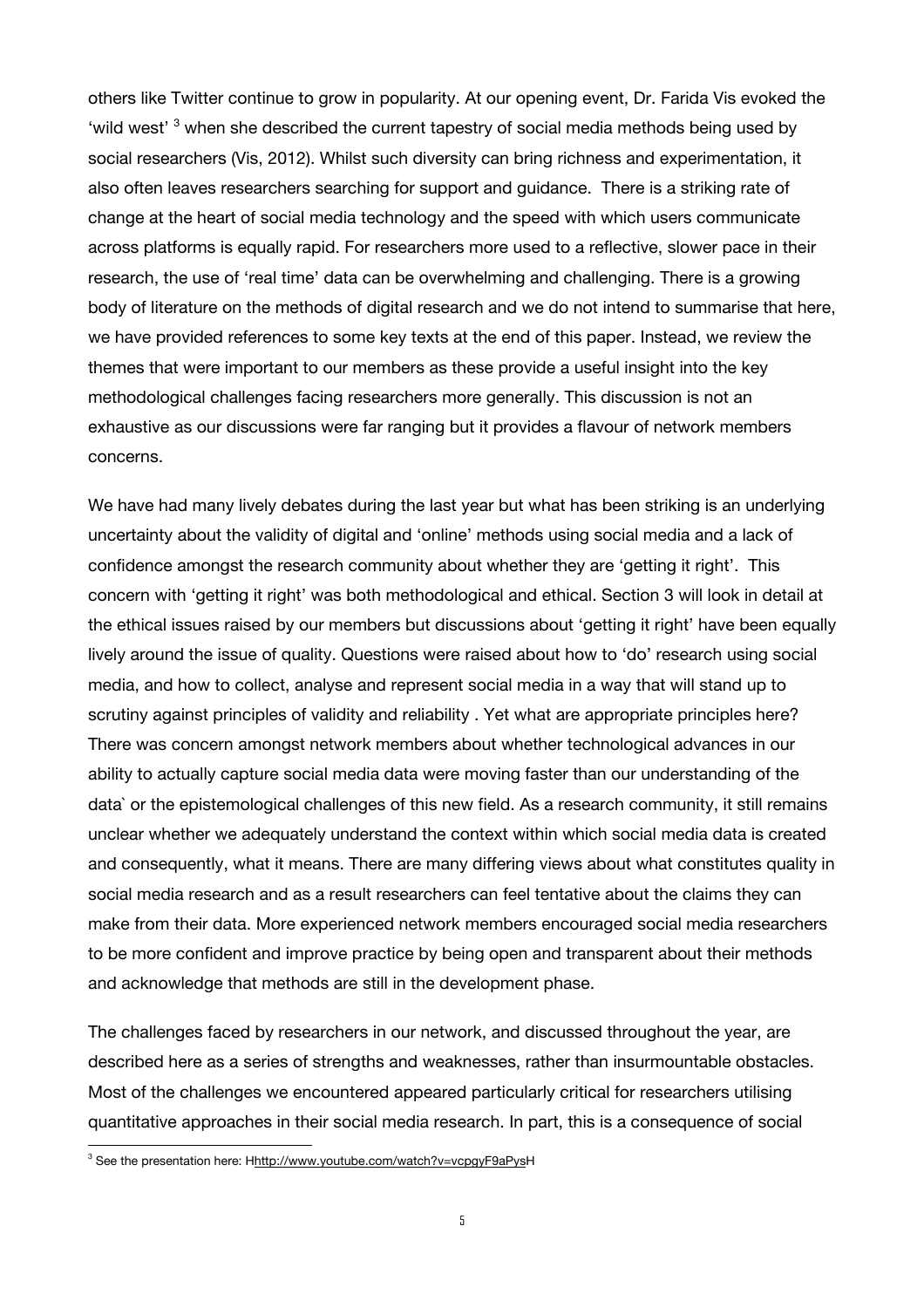media research being judged against the criteria of quantitative social research, in much the same way as qualitative research was judged against these criteria in its early days. It is difficult to see how social media research can be expected to meet the demands of criteria developed specifically for a different methodology conducted in a different research context and one of the main challenges for researchers will be to develop new criteria for judging the robustness and utility of social media research.

Social media also provides a rich setting for qualitative research. It has prompted a renewed emphasis on the use and understanding of images posted by users. It has also heralded the development of custom-built social networks to foster online research communities and the transference of ethnographic methods to online spaces in the form of 'netnography'. However, researchers' continued focus on understanding meaning and developing insight through the eyes of research participants means the methods used tend to be more consistent to, than divergent from, conventional qualitative approaches. In contrast, the rise of 'big data' from social media networks has fundamentally challenged some canons of quantitative research methods, particularly the need for randomised samples and survey research.

#### Strengths of social media data for researchers

The main benefits of social media data are derived from the ability to collect large volumes of user generated data relatively swiftly. The fact that much of the data is collected using automated methods also reduces the costs and the number of errors usually associated with selecting and recruiting samples for survey research.

Social media data are easy and inexpensive to collect, and as the data arrive in digital form they are also easy to prepare for statistical or qualitative analysis. Social media platforms offer a wide variety of data, including text, video, audio and images. Since data are already in digital form it is much easier to gather, store and manipulate, compared to paper. Social media platforms record the actual behaviour of their users (in relation to likes for examples, or connections made, links followed) and collect real-time communication in the form of tweets, e-mails, blogs or forum posts, meaning researchers are no longer reliant on self-reports, and the uncertain recall of research participants. In addition, since there are no interviewers there are no interviewer effects to contend with. Some of our network members argue this, in and of itself, improves reliability and simplifies certain measurement issues.

This ease of collection means that researchers can often draw down data from entire populations. An entire population of tweets, email messages or Wikipedia edits can be collected with no sampling required (between a certain date range for example, or for all users of a social

6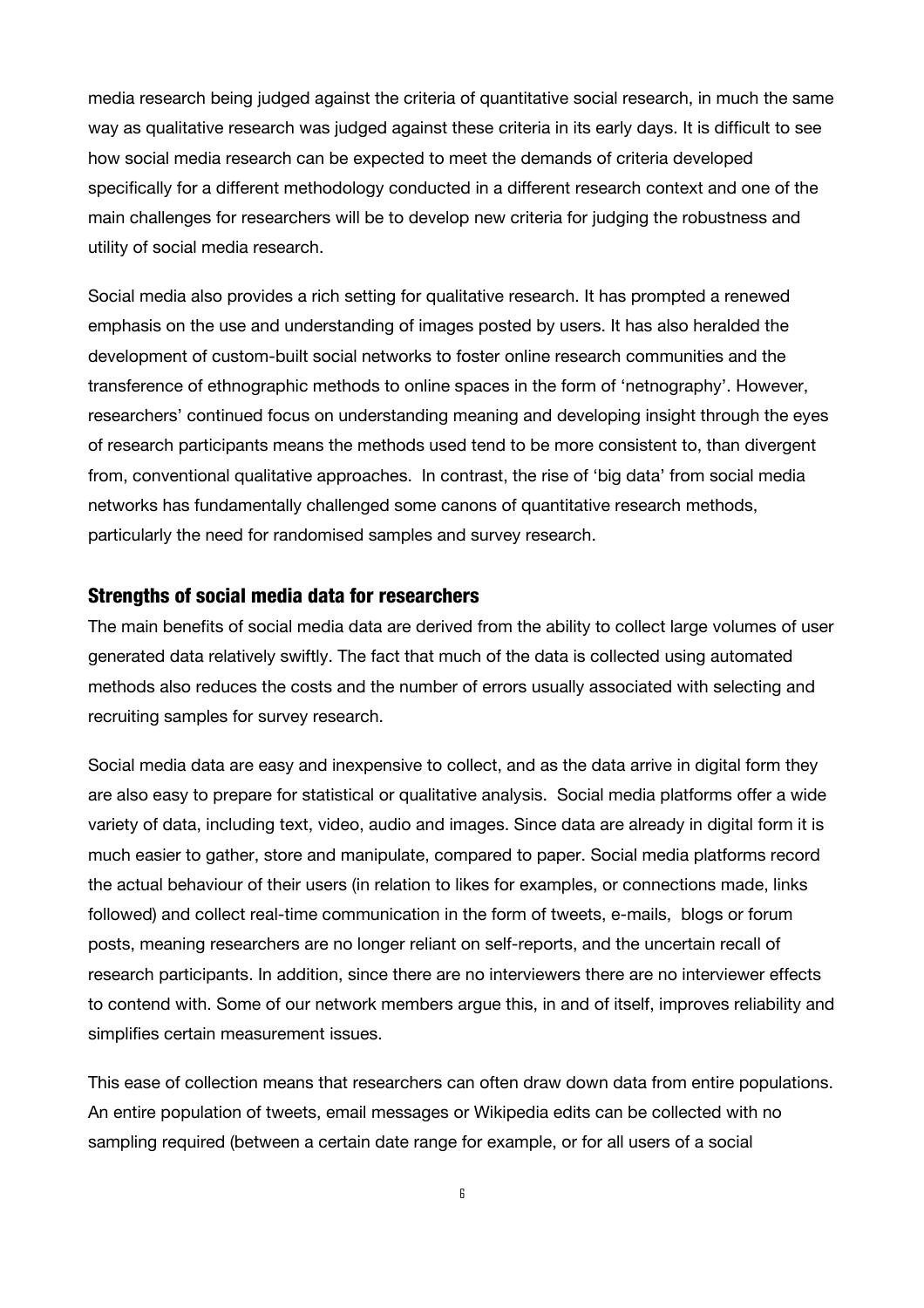networking site on a particular day). There are fewer issues of biased respondent selection or assembling a sampling frame when drawing down the data from entire populations, although the overall bias of the social media user universe remains problematic. A large population means that even small subgroups can be studied. Since data collection is simple, researchers can often collect longitudinal data (at least over periods of days, weeks or months). This can improve researchers' opportunities to track and detect certain causal processes.

In many cases where social media forums are in the public domain their data can be gathered without users being consciously aware they are being observed or their data drawn down for research purposes. This raises real ethical issues, discussed in more detail below, but researchers can be confident that subjects were not changing their behaviours because they were taking part in a research study! However, as we note below, there is a growing body of research on how similar or dissimilar users' attitudes, beliefs and behaviours are on and offline that may of itself be problematic for research validity (Suler, 2004).

The growth of social media means it is now easier for researchers to access participants. There are multiple channels for communicating with participants and if required, these populations of users can then be sampled via social media and then asked questions online using wellestablished survey techniques. There are particular benefits for researchers wanting to explore international or cross-cultural perspectives or beliefs as online social networks can allow researchers to cross-geographical boundaries in a cost-effective, timely fashion. Similarly, researchers interested in marginalised groups, or those whose physical access to conventional research spaces are limited, described finding the tracing of hard-to-find or hard-to-access populations easier using social media tools and platforms.

The low cost and relatively open access to social media forums and social media data to date (although Twitter has started to rollback free access to its data) provides the potential for truly enormous samples to be drawn with sample sizes in the millions. Recent work on the English riots in 2011 worked with a corpus of 2.6 million tweets<sup>4</sup>[.](#page-9-0) Social network analysis conducted across millions of users can provide rich understanding of how influence and power are exerted in the online world, sentiment analysis can tell us about beliefs and feelings on a global scale.

So why, in the face of these benefits, did researchers express uncertainty about the methods they were using or the value of social media research compared to conventional offline research methods? We'll now turn to some of the key weaknesses of social media data for social research.

<span id="page-9-0"></span><sup>4</sup> See http://www.theguardian.com/uk/2011/dec/05/reading-the-riots-methodology-explained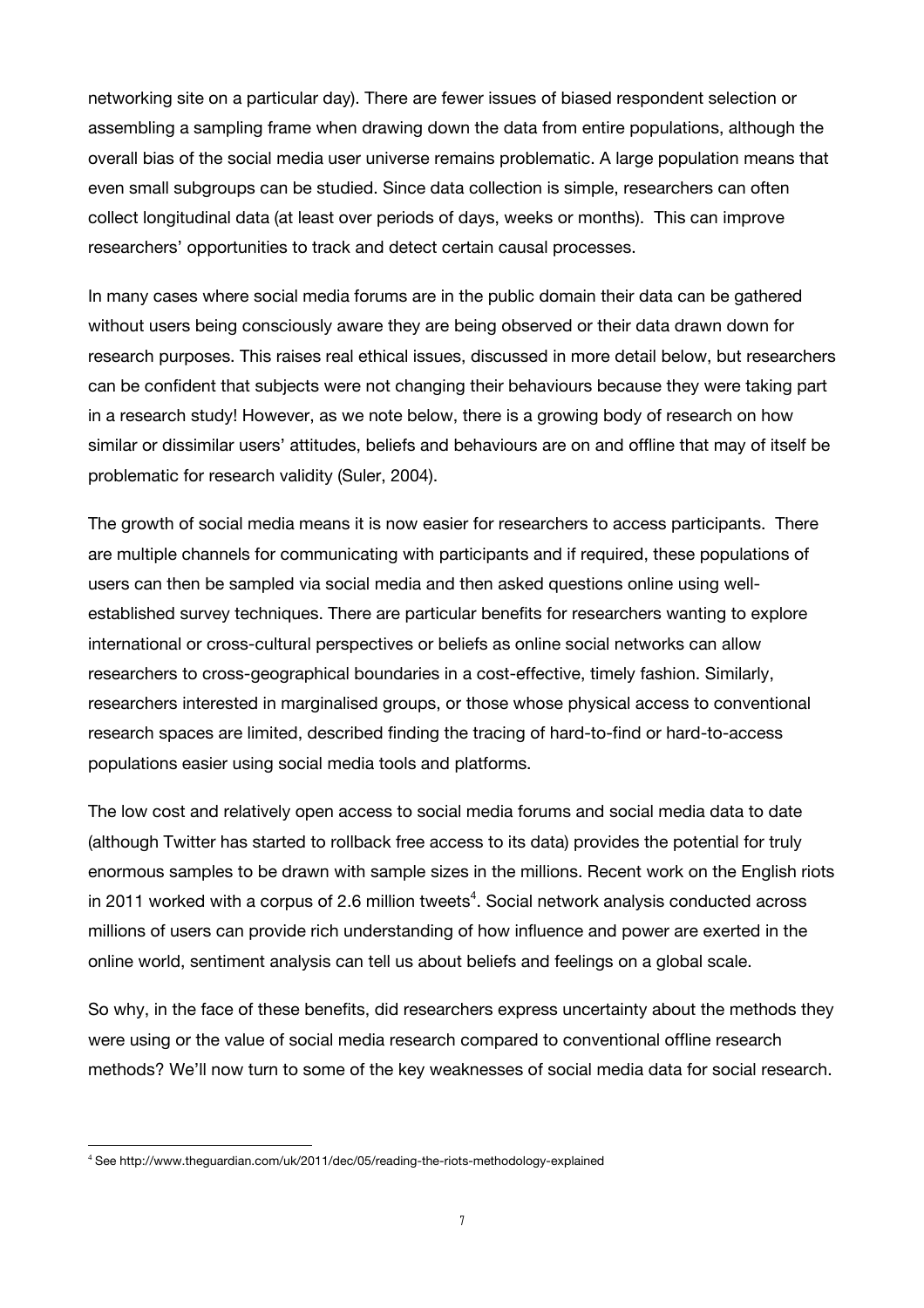#### Disadvantages of social media data for researchers

For social researchers a solid, trustworthy sample frame is one of the bedrocks of robust research. Sampling frames are often impossible to obtain when using social media for research. Except in certain limited circumstances, such as the use of enterprise social networking platforms behind firewalls, it is impossible to access a definitive list of email addresses, web pages, Tweets, etc. This means that an unbiased sample is out of reach, most samples of social media users are some form of convenience sample. A key issue is how users of social media compare to the general population. Since only about 50-60% of the British population use social media, a large part of the population will never be included in a social media drawn sample. Your position on how limiting this is to the quality of your research will depend on how you approach the 'digital Vs non-digital' debate. Some of our members argue this is less important than first assumed. They contend that if you are researching the world of social media your samples should only need to reflect and represent the population of social media users not some tentative approximation of the general population. This obviously then affects how and what types of wider inference you can draw. Researchers are grappling with some real ontological issues as they explore social media. Readers keen to explore this discussion at greater length can access Professor Richard Rogers'keynote speech<sup>5</sup> (Rogers, 2012) which expertly captured these ongoing and important philosophical questions.

There are equally important problems when gathering data on whole populations. To begin with, a researcher may have data on an entire population but it may not be a very interesting population (like the population of Twitter users). Many researchers have collected social media datasets because they are easy to collect, not because they are necessarily answering well formed research questions. Compounding this issue is that fact that researchers often know little about the population. In particular, they do not know basic demographic information like age, gender, education or marital status of participants. Since these have an important influence on behaviour, researchers may suffer a major loss of ability to understand their results. Some of the more innovative social media research currently being undertaking, is addressing exactly this problem. Luke Sloan and colleagues at COSMOS are exploring how existing traditional survey or administrative data sets can be used with social media data to improve the insights we can glean from both types of data.

Some other things, however, are simply unobservable. Although researchers can observe social media behaviour directly, the same behaviour can have very different meanings in different contexts and to different users and is often difficult to infer what the actual meaning is for social

<span id="page-10-0"></span><sup>-&</sup>lt;br><sup>5</sup> H<u>http://www.youtube.com/watch?v=U1-uYrJAdFE</u>H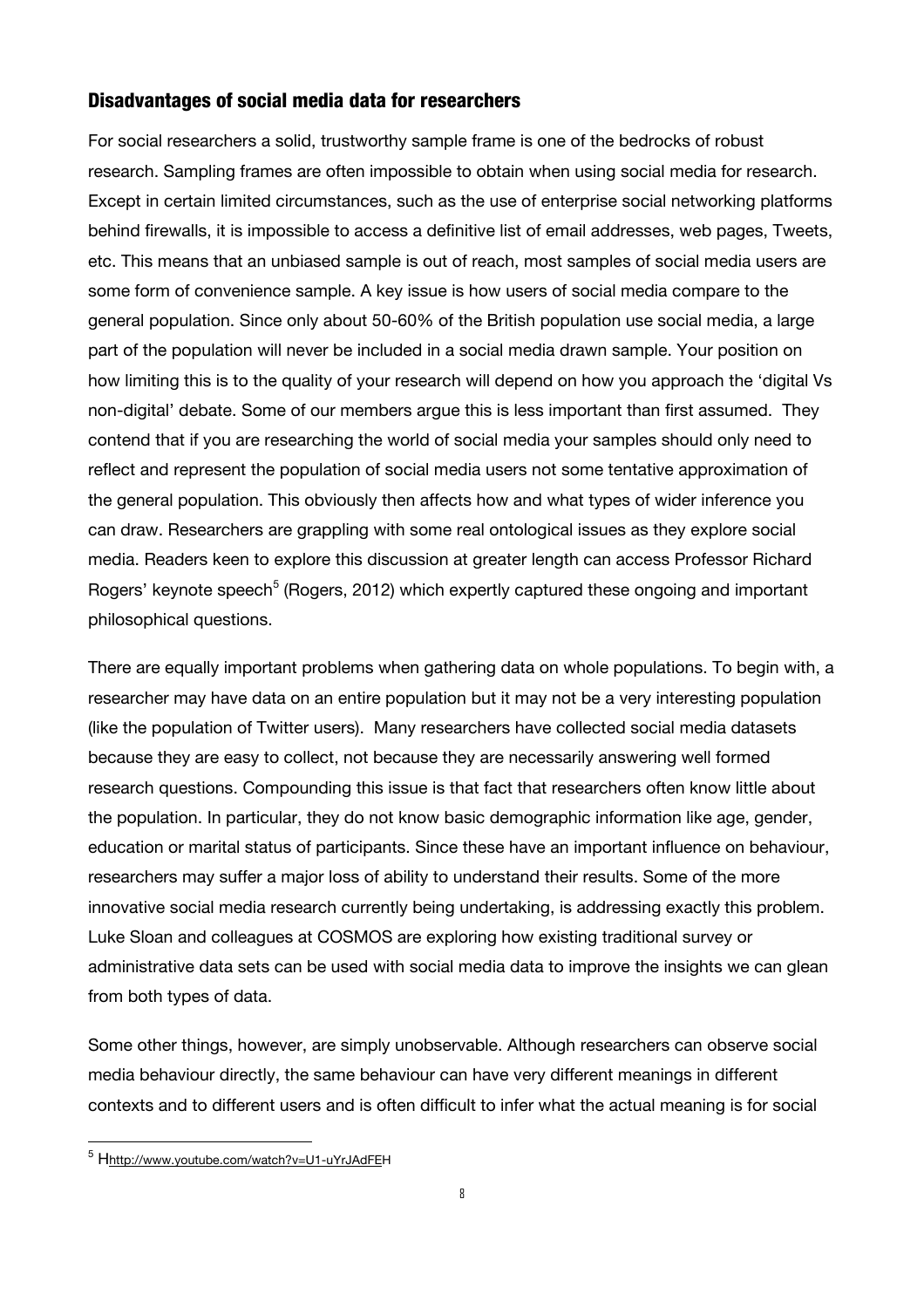media users. Attitudes are also unobservable unless directly expressed. Since both meaning and attitudes exert a major influence on behaviour, not knowing these will weaken prediction and researchers will be unable to discount alternative explanations for behaviour. This is where combining qualitative and quantitative approaches can have real value in adding to our understanding of the motivations and beliefs of populations using social media.

On a practical level, some of our network members were struggling with the constant stream of social media data, finding it difficult to keep pace with their participants as they moved on in their conversations and discussions. Digital overwhelm might become counter-productive to reflective social science if researchers are not skilled at managing data flows. Similarly, gathering massive datasets requires a computing power outside of the grasp of many independent researchers or students. The increasing emphasis on 'big data' runs the risk of access to datasets being increasingly concentrated in the hands of a tiny minority of researchers and organisations. An alternative perspective sees this as an opportunity for researchers to come together in creative, cross-disciplinary collaborations, Either way, social researchers will need to find ways of convincing those who own social media sites about the merits of extending, or at least continuing, some freely accessible datasets. The politics of social media research will become an increasingly important agenda for social scientists to engage with.

Despite the strengths that social media offer in terms of providing an accessible platform for some marginalised groups, other hard-to-reach populations like the elderly, the poor and those with limited literacy remain more difficult to reach online.

#### Conclusions – Future directions for social media research

'Big' data from social media sources may contain many cases but often that quantitative data is shallow and lacking in important features we have come to expect in our quantitative research samples whether collected from surveys or administrative data sources. In contrast, qualitative data gathered using social media networks and platforms can reach a depth and richness more akin to that produced during offline research. The increasing ways in which social media allows researchers to contact and communicate with participants offers us new and exciting opportunities for developing participatory research models, real -time and longer term relationships with participants which might provide richer, deeper insights into the questions we are exploring.

There is much more social media data in our future. It is too easy to collect and too easy to analyse for it to be ignored by researchers. Nevertheless, good quality research has always been a dialogue between ideas and evidence. As we think about these new data, we need to pay

9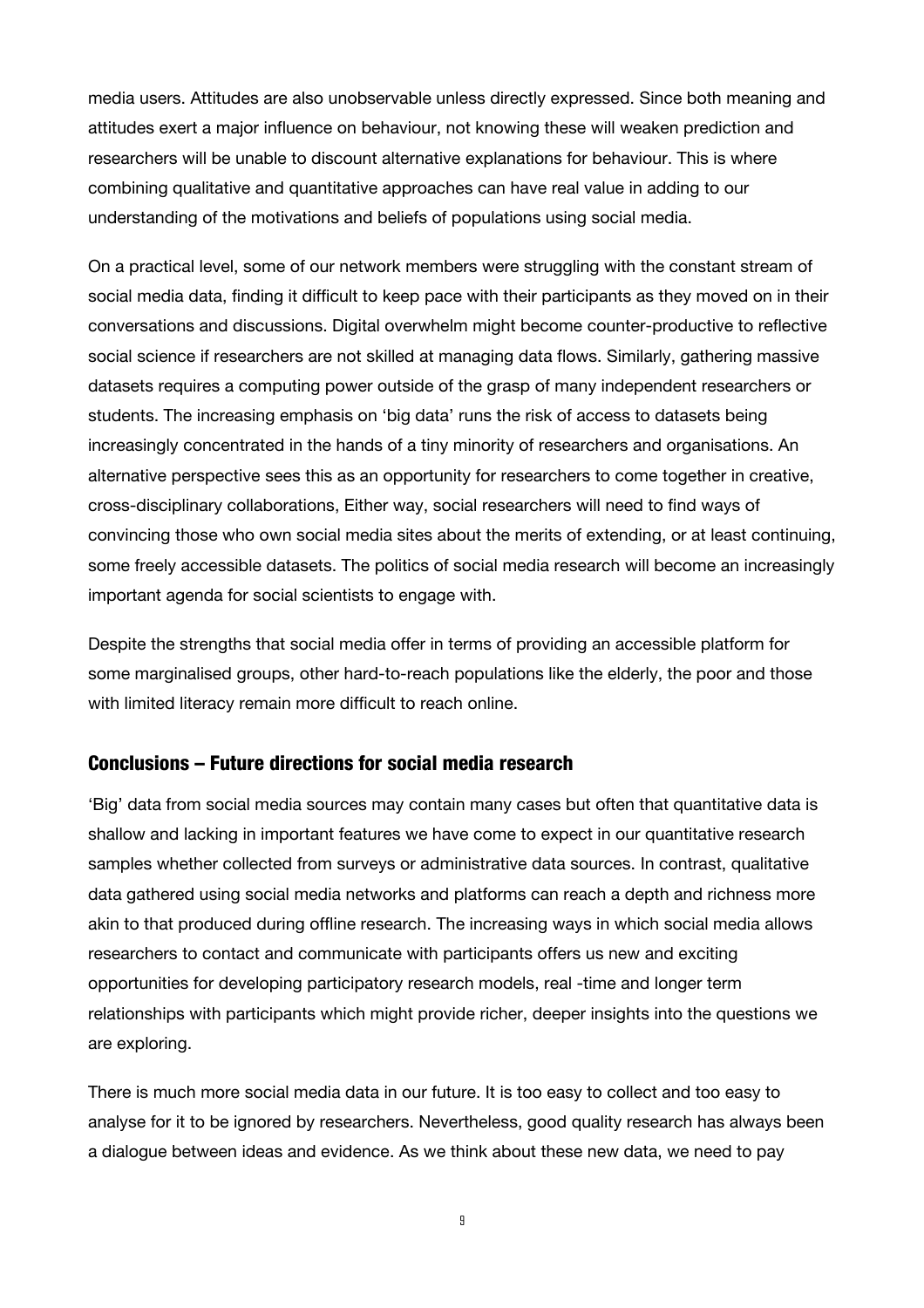<span id="page-12-0"></span>attention to the other half of the dialogue: the ideas and the questions we are posing. Making the best use of this new field of social research will require social scientists to really understand the social media world from its users' perspectives, develop a sound epistemology and select research questions that are appropriate for the specific context and data produced in that universe. Dr Evelyn Ruppert expanded upon this challenge in her address to our year-end conference where she argued the research community needs to both explore and understand the economies and ecologies of 'big data'<sup>6</sup> (Ruppert, 2013).

Finally, social media research poses a range of ethical dilemmas for researchers; the development of a set of commonly agreed ethical practice is contentious and under-discussed in existing guidance. We turn to this issue in detail in Section 3.

#### 3. Ethical practice and social media research

Throughout the activities that took place in the first year of the network, one topic consistently rose to the surface in discussions: the ethics of social media research. The fast changing and virtual nature of social media research caused network members to consider the extent to which existing ethical principles and guidelines can possibly apply in this new discipline. They also reflected on whether those forging ahead with technical developments have really paused sufficiently to consider the ethics of what they are doing. As has been urged elsewhere, members were keen to 'humanise' the virtual and ensure we start from the position that most social media data of interest springs from human beings (Markham and Buchanan 2012). More specifically, these concerns were raised in relation to all stages of the research process, from perspectives of students and experienced researchers, and irrespective of the research method being adopted. Since the network was international and multidisciplinary, discussions of research ethics also drew on varied cultural viewpoints, regulatory frameworks, and disciplinary expectations.

This section reviews the discussions from this multifaceted year-long dialogue, identifying common emerging themes and situating these within the limited literature available on the subject. It concludes by presenting findings from a project that emerged directly out of the network: a survey of network members views and concerns about ethics and a review of existing guidelines by NSMNSS member, Dr Janet Salmons.

#### Ethical themes

The themes from our network discussions reflect a concern with the application of general ethical principles as well as issues specific to the particular research opportunities that social media

 <sup>6</sup> Hhttp://www.youtube.com/watch?v=hIFD1l8zJCoH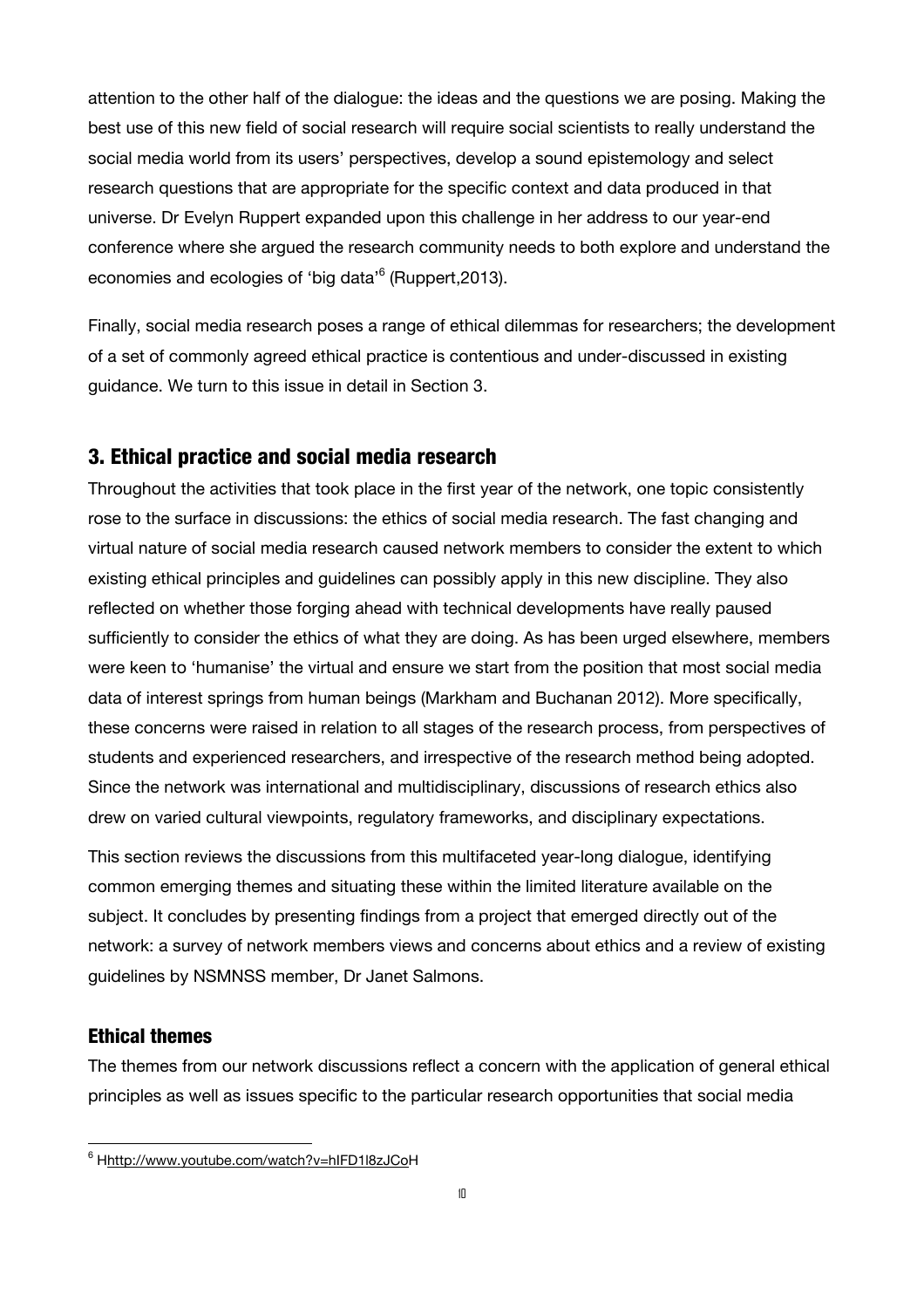<span id="page-13-0"></span>presents. The discussions focused on four areas: informed consent; confidentiality/anonymity; the role and safety of the researcher; and the context and politics of the specific research setting/platform.

#### **Informed consent**

The principle of informed consent is one all social researchers should give consideration to irrespective of method. It is given considerable prominence in guidelines of the ESRC, GSR, and industry bodies for social and market research in the UK and internationally. In social media research, we are typically (though not always, see below) dealing with naturally occurring data rather than generated data. As a result, much of the discussion generated by the network was concerned with if this data and the spaces it occupies should be seen as public or private and whether informed consent needed to be sought retrospectively (Miller 2012). There are certainly studies where this has not been the case, where the assumption is that any data that is freely accessible (for example, tweets, open access Facebook pages and other statement on public forums) can be used for research. Authors of such studies have been candid within the network discussion about their own concerns of the ethics of those pieces of work (Vis 2012). The argument here is that while these studies were legal, as researchers our practice needs to reflect more than a simple consideration of the bounds of existing legislation.

Network members and existing literature in the field identify two reasons for this, both of which require us to consider the social media users' perspective. Firstly, when people tweet about a topical issue, they may have no expectation that this would ever be used for research. In particular, that it could then be compiled along with other tweets and extrapolated personal information. Such considerations are not likely to be at the forefront of many social media users' minds nor may they be aware that such data linkage is technically possible. Secondly, while certain social media are publicly accessible, this may not square with users' perceptions (Markham and Buchanan 2012). Even on open access Twitter, the content of users' tweets may actually only be aimed at followers, who in turn could simply be a small group of family and friends. Of course, there is a counter argument based on the assumption of consent: to use Twitter, users have to agree to the site's terms and conditions, which make clear that their tweets are publicly accessible and owned by the company. However, as a significant proportion of users do not read terms and conditions this cannot really be considered informed consent in the way understood by researchers (British Psychological Society 2008). We tested this assumption at one event by asking network members to raise their hands if they read the terms and conditions of the social media platforms they used, very few hands rose even in that room of experienced social media researchers!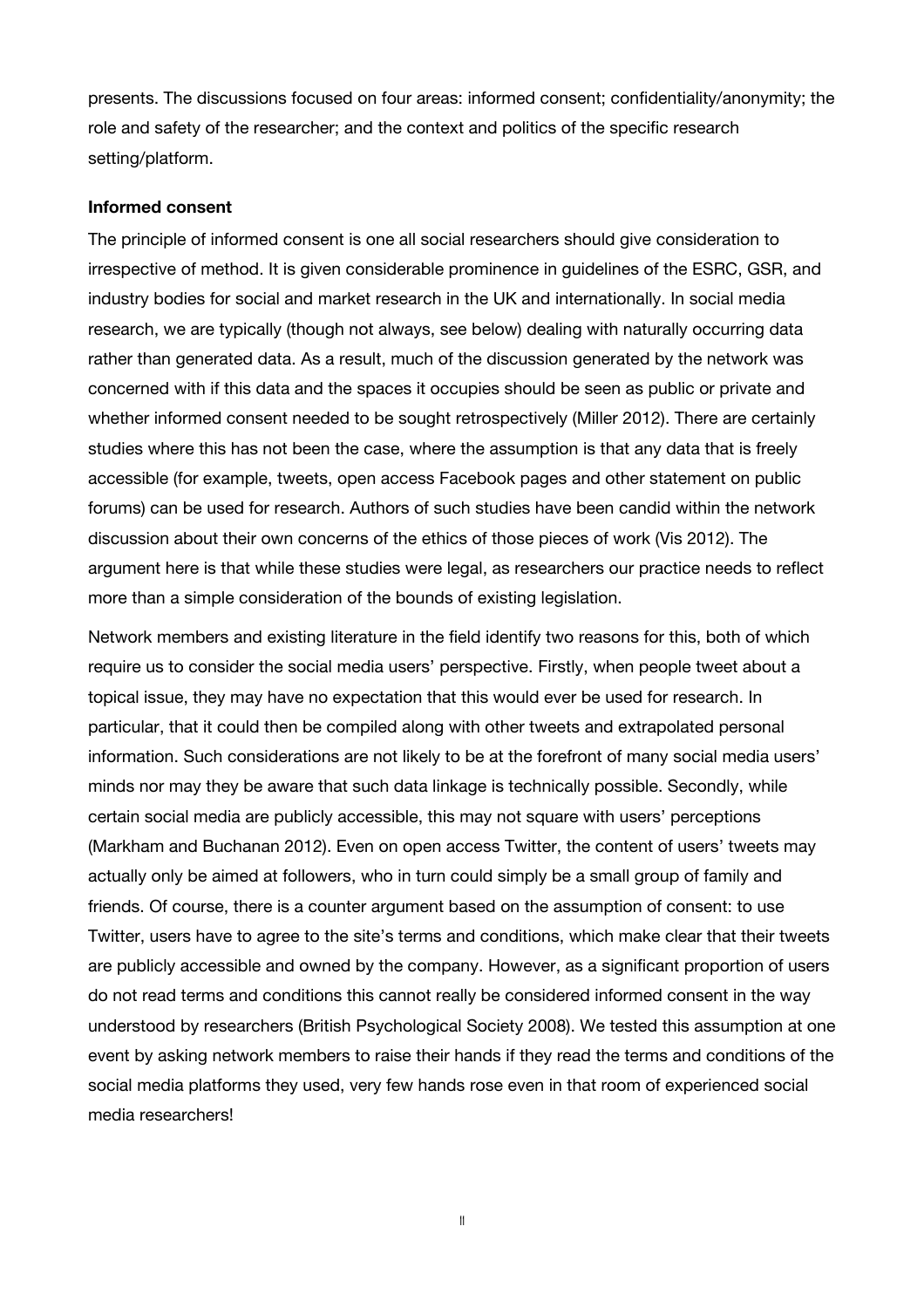#### <span id="page-14-0"></span>**Confidentiality and anonymity**

The twin principles of confidentiality and anonymity are prominent elements of social research ethical guidelines. The extent to which it is possible for social media research to protect confidentiality and anonymity appears to depend upon the methods being used to collect, analyse and display the data. For aggregate level analysis of Facebook accounts for example, both concepts are possible to protect. In the same way that researchers present aggregate rather than individual level accounts of survey data sets, so social media researchers are able to report on attitudinal trends, emergent themes discussed in relation to a particular topic and provide an insight into the prevalence of views or demographics for a particular social media platform.

The picture becomes more complicated when data is analysed at an individual level and subsequently presented as such. The use of quotations in traditional qualitative research is commonplace, where researchers ensure that verbatim text taken from an interview transcript for example does not make the research participant identifiable. A unique problem of using publicly accessible digital data for research is that it is forever traceable (Roberts, 2012). This issue needs to receive greater consideration in association with users' perceptions and expectations. The content of a tweet may have only been for the consumption of friends and family, yet by including that tweet in a research report it may be possible that it receives a far wider audience than was ever intended. As a result of this, some network members argued that we need to consider carefully the impact of our reporting of verbatim social media data (Vis 2012; see also Flicker et al 2004).

It is also worth considering, however, evidence that suggests perceptions may differ among different types of social media user. At our seminars on the ethics and quality of social media research we heard from members about the different conceptions of privacy amongst young people on social media sites. Privacy is, of course, a social construct and subjectively defined (Boyd and Marwick 2011; Walther 2002), which makes it unwise for researchers to make any assumptions about what users' views might be. What evidence there is on this suggests that young people are more relaxed about privacy on sites like Facebook, perhaps because they are more perceptive about privacy settings. Studies have also found that as a result these users are positive about their data being used for research (Moreno 2012). There is a paucity of information about users' expectations about the use of their social media data; a group of network members at NatCen Social Research are currently conducting primary research to explore these issues in more depth.

#### **The role of the researcher**

A third issue arising in relation to various stages of the research process was the role of the researcher and blurring of the lines between the researchers and those researched. This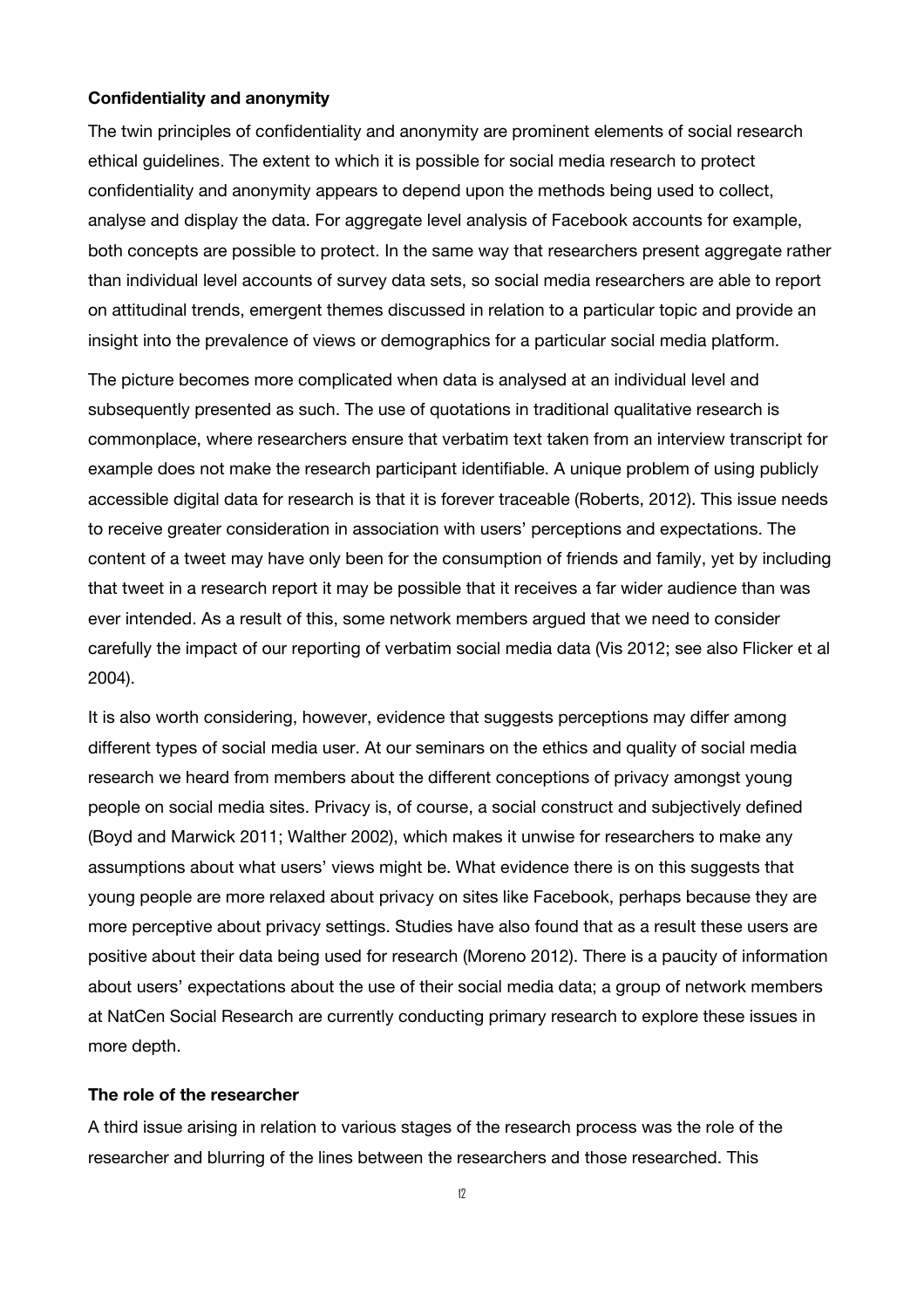<span id="page-15-0"></span>discussion focused on two main issues: researcher identity and researcher safety. The first issue was particularly acute for researchers gathering data and making connections in forum spaces. Some were uncertain about when it is appropriate to collect data without disclosing their identities as researchers. This reflects the earlier distinction drawn between naturally-occurring social media data and data that is generated by a researcher's intervention. For some it was clearly more important for a researcher to make themselves and their intentions known (in advance) when they contribute to the generation of the data by participating in forums to guide and shape the conversation or seeking answers to specific questions for example. In the literature and in guidelines that address this issue, 'lurking' or posing as a non-researcher is never seen as acceptable (MRS 2010). It has been seen as equivalent to 'purposely eavesdropping in a public place' (Moreno 2008). Others refer back to the principle of informed consent and suggest that researchers should also make reasonable attempts to inform Twitter users that the research is taking place. However, given that much Twitter research involves retrospective analysis of tweets around a particular issue, this may not always be possible in advance.

A second, related issue concerns the safety of the researcher. Again, this should always be a concern for social researchers; however, there are specific issues at play in social media research. Network members spoke from experience that researchers need to consider the extent to which they want to actively involve themselves in an online discussion, particularly if they themselves have an active social media presence. Researchers may become victims to trolls and online abuse and they may choose to separate their 'researcher' persona from their personal persona in an attempt to protect the boundaries between their professional and personal lives. Nevertheless, it is relatively easy for a practiced user of digital platforms to put together data from various sources and link two profiles. The development of more prolonged contact with participants through online research communities also poses challenges for researchers who are striving to maintain professional boundaries over a longer contact period. On all these issues researchers newer to the field argued there was a lack of good practical guidance for how to conduct research safely and ethically online. They also identified a lack of training and support around ethical practice for doctoral students in universities.

#### **Research setting or platform**

Questions about the research setting or platform cut across and frame some of the ethical issues already discussed. Features of social media sites are largely determined by commercial entities, therefore these online spaces are not neutral (Whalley, 2012). The diverse ways people interact using social media (with written text, recorded audio, images or video) mean different types of data could be collected —each with its own ethical dilemmas. This raised a series of questions throughout the year:

13 and 13 and 13 and 13 and 13 and 13 and 13 and 13 and 13 and 13 and 13 and 13 and 13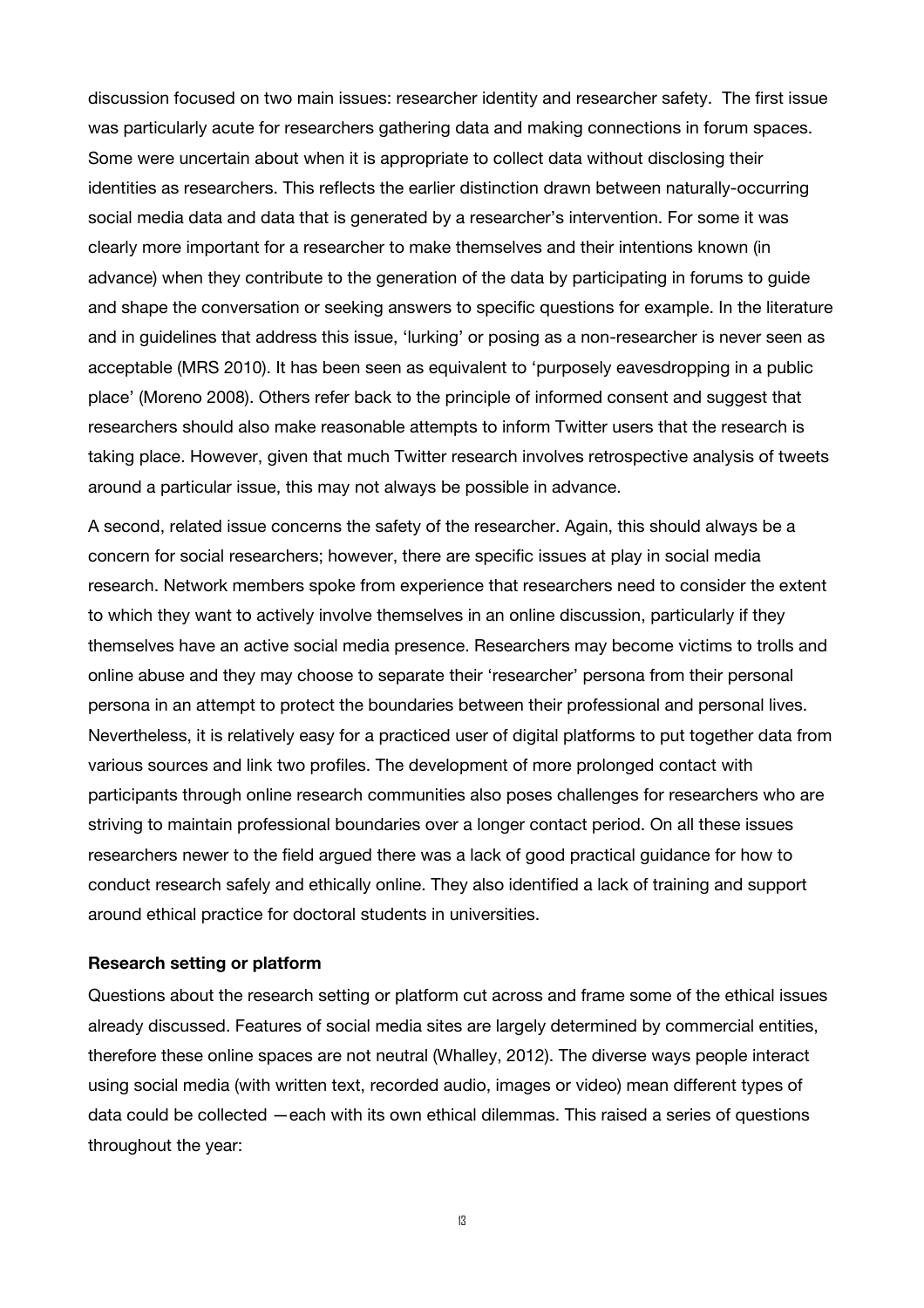- Given the complex nature of social media sites, how does one distinguish between the public and the private?
- Does access by membership or special log-in accounts mean the site is private?
- Might there be both public and private spaces in the same social media site?
- Are datasets (such as collected health records) generated for other purposes public or private information?
- The questions of identity, privacy and setting also have implications for the requirements for, and nature of informed consent.

#### A review of existing ethical guidelines

Network members, particularly those newer to the field, were struggling with knowing where to turn for guidance when making ethical research decisions. To explore this issue further we decided to shed some light on what people currently do and what the existing ethical guidelines have to say about social media research. Network member Dr Janet Salmons conducted a short survey of network members and an extensive review of available ethical guidelines and frameworks. This research will be published in autumn 2013 on the NSMNSS website (Salmons 2013 forthcoming); below is a brief summary of the emerging findings.

For our members, the guidelines from their disciplines, professional association and/or academic institution were highly respected—but largely found to be less than adequate in respect of social media research. Comments included:

There is a lack of guidance from both institution and discipline-- too far behind the changes in technology and the changing expectations of both the researchers and the researched.

I find/get conflicting advice which causes confusion.

One member described how "we are left to our own devices," a viewpoint shared by nearly half of respondents who choose "*going by your own instincts and values about what is good ethical* practice" almost twice as often as they choose "following guidelines from faculty or research supervisor" when faced with ethical decisions. Indeed, many noted a need for e-research ethics training for ethics review boards, research supervisors and other decision-makers who approve study designs, scrutinise grant funding or oversee the publication of research results.

We did not seek to find definitive answers to all of these ethical questions or to resolve all the ethical challenges facing researchers, especially as many of these issue are far from resolved even in conventional research approaches. The opportunities for dialogue did allow for a rich exchange across a far-reaching group of social media researchers. The emergent themes suggest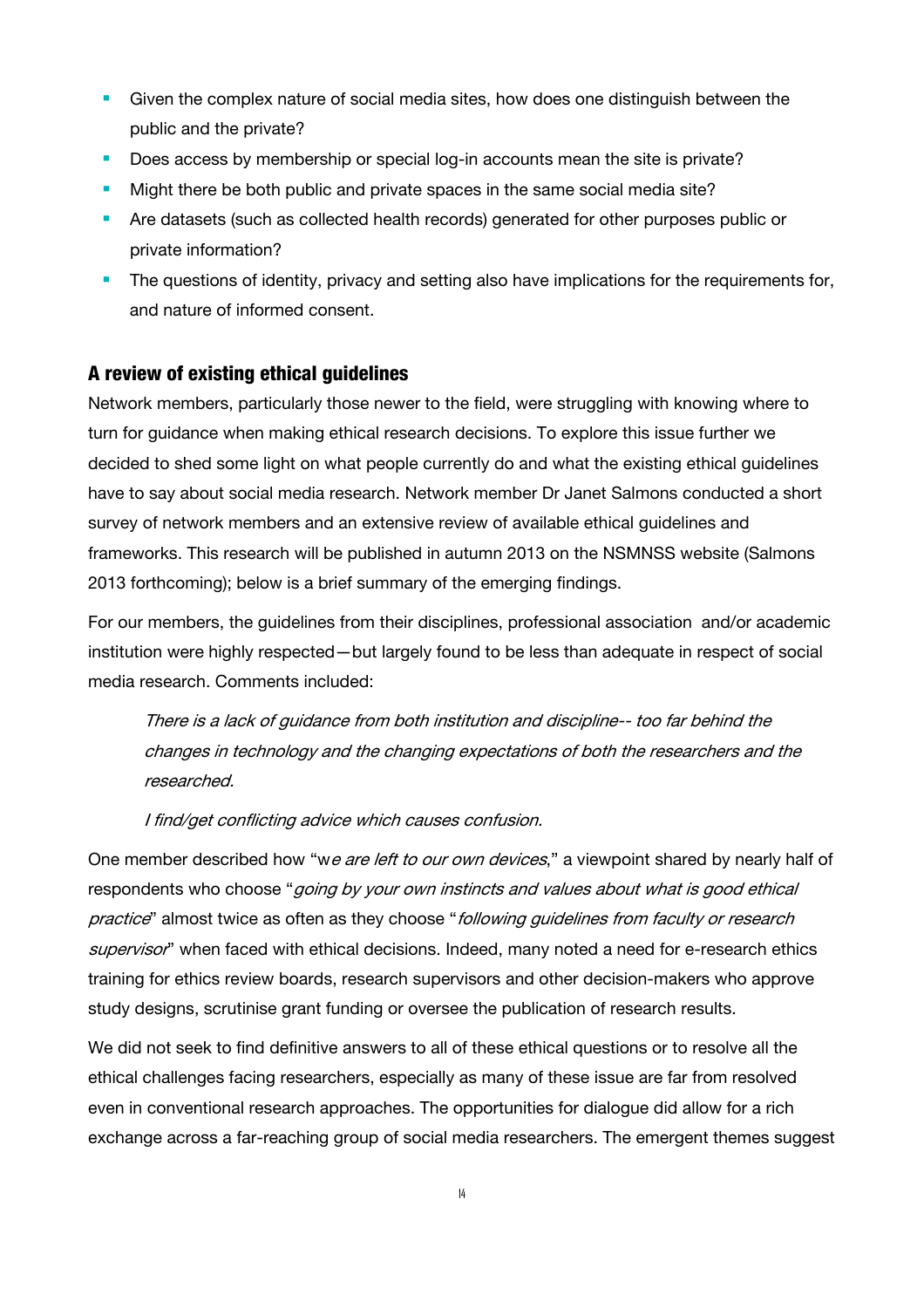<span id="page-17-0"></span>a need for more thoughtful discussion about ethical research in the digital age. As one questionnaire respondent commented, 'Multi-disciplinary, multi-method approaches to research ethics are needed, while respecting the influence of disciplinary codes and work of associations. Ongoing development is needed for approaches that evolve with the changes in technology and usage.' This suggests that guidance and open publication and discussion of ethical dilemmas is required, rather than rigid guidelines that would struggle to remain appropriate for the myriad methodological approaches to social media research.

Finally, it is also important to consider how closely issues of ethics overlap with issues of quality.

Conducting research ethically has implications for quality; equally quality in research demands ethical practice. Considering some of the other methodological and reputational challenges research with social media may also face it is going to be crucial for researchers using social media data to think ethically and publish methods transparently to improve and maintain the quality and credibility of social media research in the future.

# 4. The value of a community of practice in shifting areas of methodological innovation, challenges and opportunities

This section explains how we established our network's online presence and the challenges we faced in using multiple social media platforms to maintain and deepen links with members of our network throughout the year. We conclude with some key learning for others attempting to establish an on and offline network and the critical importance of interdisciplinary communities of practice to methodological innovation.

#### Networks of methodological innovation as communities of practice

#### "Communities of practice are groups of people who share a concern or a passion for something they do and learn how to do it better as they interact regularly." (Etienne Wenger: 2007)

Communities of practice utilise the power of social and experiential learning to develop shared skills, cultures and values; new practices; alternative models of thinking and novel approaches to persistent challenges. They are widely used in health and social care domains for continuing professional development and so are ideally suited to the goals of network of methodological innovation that seeks to engage its members in shared learning and knowledge exchange. Often, communities of practice employ conventional face-to-face learning events and activities such as peer learning sets and seminars to share ideas and good practice.

The growth of social networks and social media have extended the arena for communities of practice, social media platforms like Twitter, Facebook, Ning and Wordpress have all been used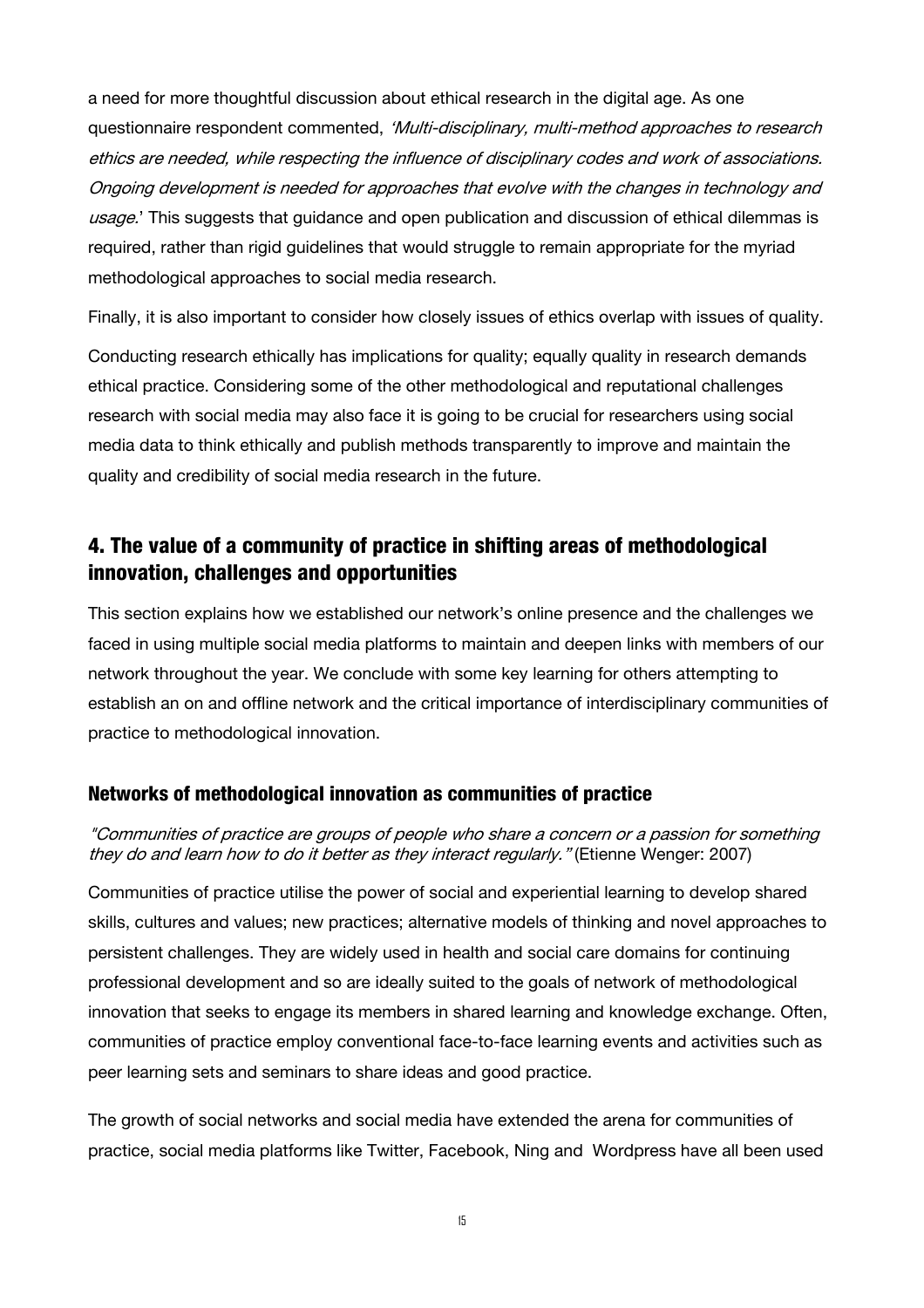to support ongoing communities of practice in a range of disciplines. Members participate in both synchronous and asynchronous discussions of their practice, sharing ideas, challenging established models of working, tackling persistent issues and learning new approaches and techniques from one another. Sometimes these communities of practice are self-forming and sustaining. Others, like our network, are formally established and maintained through active facilitation. Building a visually engaging, easy to use platform is important for developing an online community, but the content, connections and community need the active involvement of 'community gardeners' or 'facilitators' to ensure engagement is sustained.

Our experience of building and maintaining an online community for our network was deeply satisfying and our online presence was critical to keeping network discussions moving, engaging participants who could not attend the face-to-face events and to building a network that drew in researchers from around the world.

#### Creating a digital presence





We chose a number of platforms at the outset of the project to help publicise the network, maintain links with network members and to act as a digital depository for network output. These were chosen pragmatically to provide a blend of different types of forums as we knew that our members would vary in their familiarity with different sites.

The platforms were:

**A group page on Methodspace**<sup>7:</sup> We hoped that, through Methodspace, we could create a space for researchers to engage with the resources the network produced, debate key issues, ask questions and connect with each other. A group was set up

<span id="page-18-0"></span> <sup>7</sup> Methodspace is a multidimensional online network for the community of researchers, from students to professors, engaged in research methods. Sponsored by SAGE, a leading publisher of books and journals in research methods, the site is created for students and researchers to network and share research, resources and debates. Since launching in 2009, Methodspace has built a member base of over 15,000 members.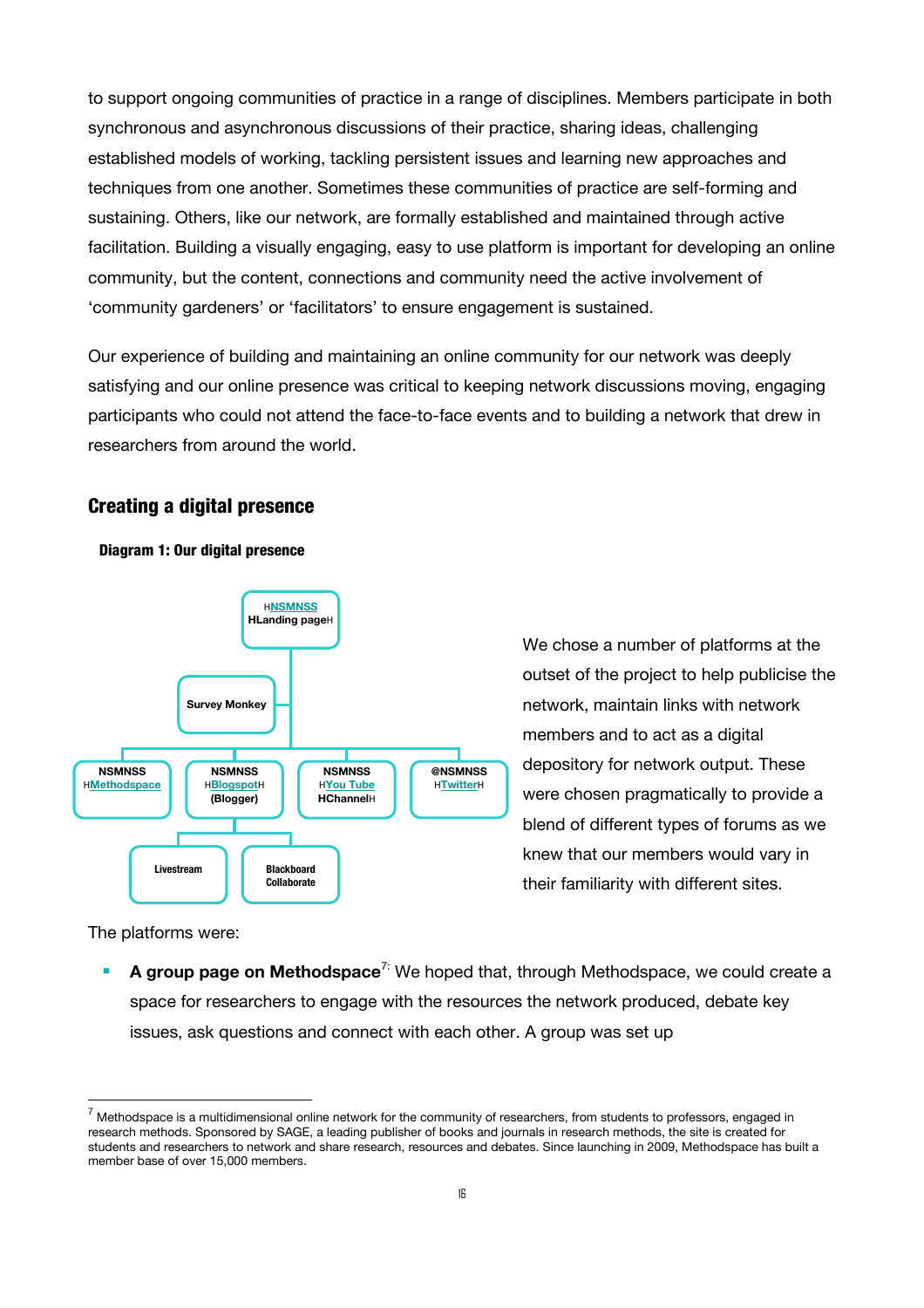<span id="page-19-0"></span>([http://www.methodspace.com/groups/nsmnss\)](http://www.methodspace.com/groups/nsmnss) on the site and network members were encouraged to join when they signed up for the network.

- **Blog hosted on blogger:** A blog [\(http://nsmnss.blogspot.co.uk/\)](http://nsmnss.blogspot.co.uk/) was set up to host guest posts from event speakers and provide more information about network events.
- **Twitter account:** A Twitter account @NSMNSS [\(https://twitter.com/NSMNSS\)](https://twitter.com/NSMNSS) was created to promote the network amongst individuals and groups on Twitter. We used this account to promote the network through live tweeting during events and hosting Twitter chats. The account now has over 1,200 followers.
- **YouTube:** An account on YouTube ([http://www.youtube.com/user/NSMNSS\)](http://www.youtube.com/user/NSMNSS) was set up to host videos from the launch event, knowledge exchange event and the closing event.
- **Blackboard Collaborate**: Blackboard Collaborate is a VLE for running online seminars & lectures with participants and we used it several times during our programme of events.
- **Landing page: Because NSMNSS was based across several platforms, a landing page** (<http://www.natcen.ac.uk/nsmnss/>) was created to tie together all of the other platforms and provide signposting to the range of resources available.

#### Maintaining and promoting the network

A key element of the network's presence on digital platforms was maintaining and promoting NSMNSS between face-to-face events. This involved a combination of day-to-day activity online and a series of digital events hosted across the different platforms over the twelve months of the network.

#### **Using Twitter to build and engage the network**

The role of the Twitter account developed over the life of the network – from a platform for tweeting about NSMNSS events it became an active hub of the network. Live tweeting during face-to-face to events was used to help engage with members not able to attend events. Followers were also encouraged to ask questions on Twitter during events, which were then relayed to speakers. Between events the Twitter account was used to follow up contacts made during events, tweet relevant information and resources and host Twitter chats.

Twitter chats are hour long Q&A style discussions held on Twitter around several key questions on a theme specified in advance. An agenda was created for each Twitter chat, with between three and four questions focused on the issue being addressed by our next scheduled seminar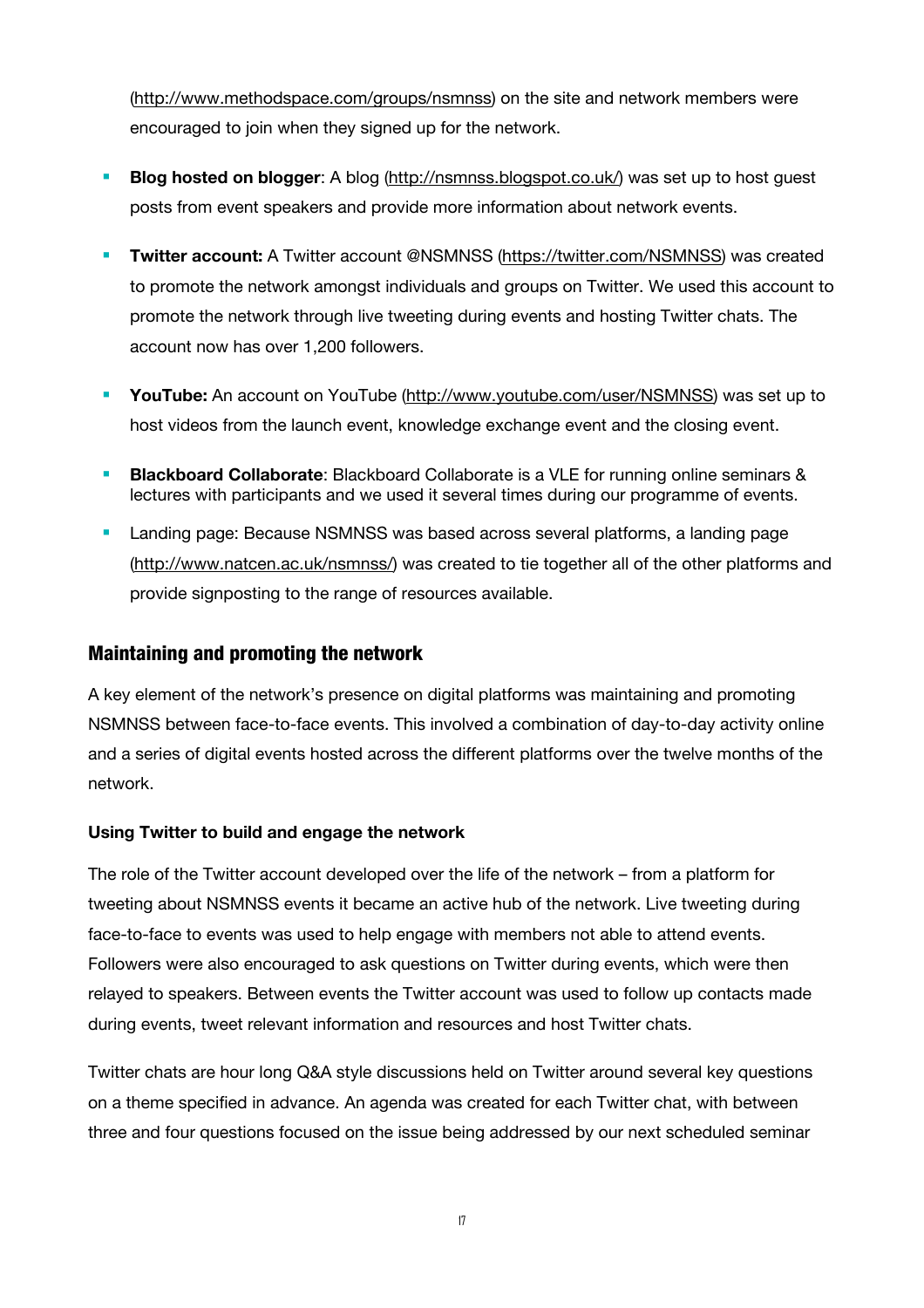<span id="page-20-0"></span>used to structure the chat. Twitter chats were publicised in advance via the Twitter account and NSMNSS blog, with agendas and the key questions posted in advance on the blog. Tweets during the Twitter chats included the hashtag '#NSMNSS' - this meant that all tweets would show up on a single stream, allowing people to follow the conversation. Because each tweet was tagged with '#NSMNSS' it meant that anyone reading a participant's Twitter stream could easily join or catch up on a Twitter chat. In addition, the transcripts of Twitter chats were captured and posted on the blog and on the Methodspace forums.

#### **Blogging**

Initially the blog was used only to host guest posts by event speakers and highlight upcoming events. As the network developed, the blog became a key resource to host network member's guest posts alongside event speaker's posts, advertise upcoming events, and report on key issues that emerged out of our knowledge exchange sessions and Twitter chats.

#### **Methodspace forum**

The Methodspace group featured a web forum for network members and NSMNSS team members to start topics and discuss different issues raised through the network. Initially posts by guest speakers on the blog were used to try to stimulate discussion, with further content generated by Twitter chats and issues arising during the seminars then used to start discussions with network members. It was hoped that the forum would provide a space for network members to join and contribute to topics. As the network progressed participation on the forum dropped off with the blog and Twitter account becoming the main hubs of interaction for the network.

#### **You Tube**

You Tube was used to host videos from the face-to-face events. It did not play a main role in promoting the network, although was critical in providing a rich multi media set of resources for our membership.

#### **The Digital Debates**

Following the final face-to-face event, our blog was used to host a live *digital debate* consisting of a series of pre-recorded videos and presentations that were released over the course of half a day at a designated time onto the NSMNSS blog. The goal was to enable a much broader group to participate in discussions around the conference. The event was publicised beforehand using the NSMNSS social media channels, with attendees asked to register using Eventbrite. An agenda was produced that would mirror the in-person conference which took place a week earlier and blog posts scheduled to go live at these times. There were slots allocated for informal 'live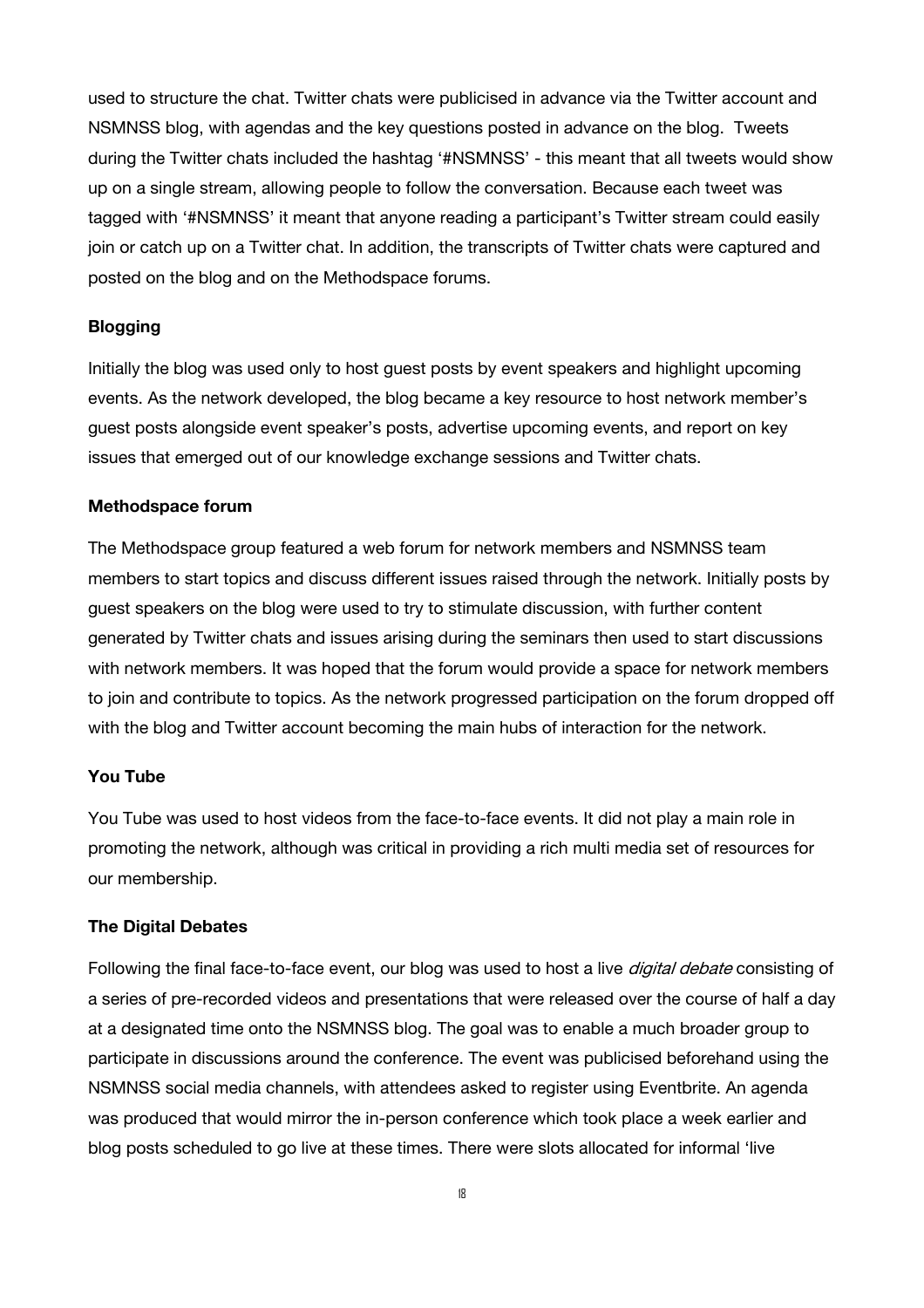chatting' via the comments threads on the blog, and similarly the comments thread was active for each new "session" as it aired, allowing virtual attendees to chat in real time as they watched the pre-recorded videos.

Alongside the recordings, virtual posters were commissioned. Virtual posters take the traditional poster presentation beyond the limitations of a coffee break or brief poster session to a bigger audience and wider debate online. The effect of launching each presentation at an allocated time was to create the atmosphere of a live-streamed event.

#### Key learning

This section highlights the key learning from the digital presence of the network – generating content, communicating across platforms, choosing the right number of platforms, and choosing the right platform for events. Key to the network's digital presence was the importance of **generating regular content** to promote discussion so that we could encourage engagement with the network. This was particularly important between face-to-face events to help fill the 'gap' in direct engagement. Our process of managing this period developed over the lifetime of the network into a set pattern:



This process helped ensure we could produce a steady output of blog posts, Twitter chats and tweets so that we could continually engage with members over the lifetime of the network.

Most guidance on running online communities cautions against using multiple platforms which run the risk of confusing users and worse, losing users as they attempt to navigate between the different platforms.

We worked hard to ensure that the different platforms 'spoke' to each other and had a very specific role. In practice, this meant using Twitter to publicise new blog posts, or using the network blog to promote events and Twitter chats, or using the forum on Methodspace to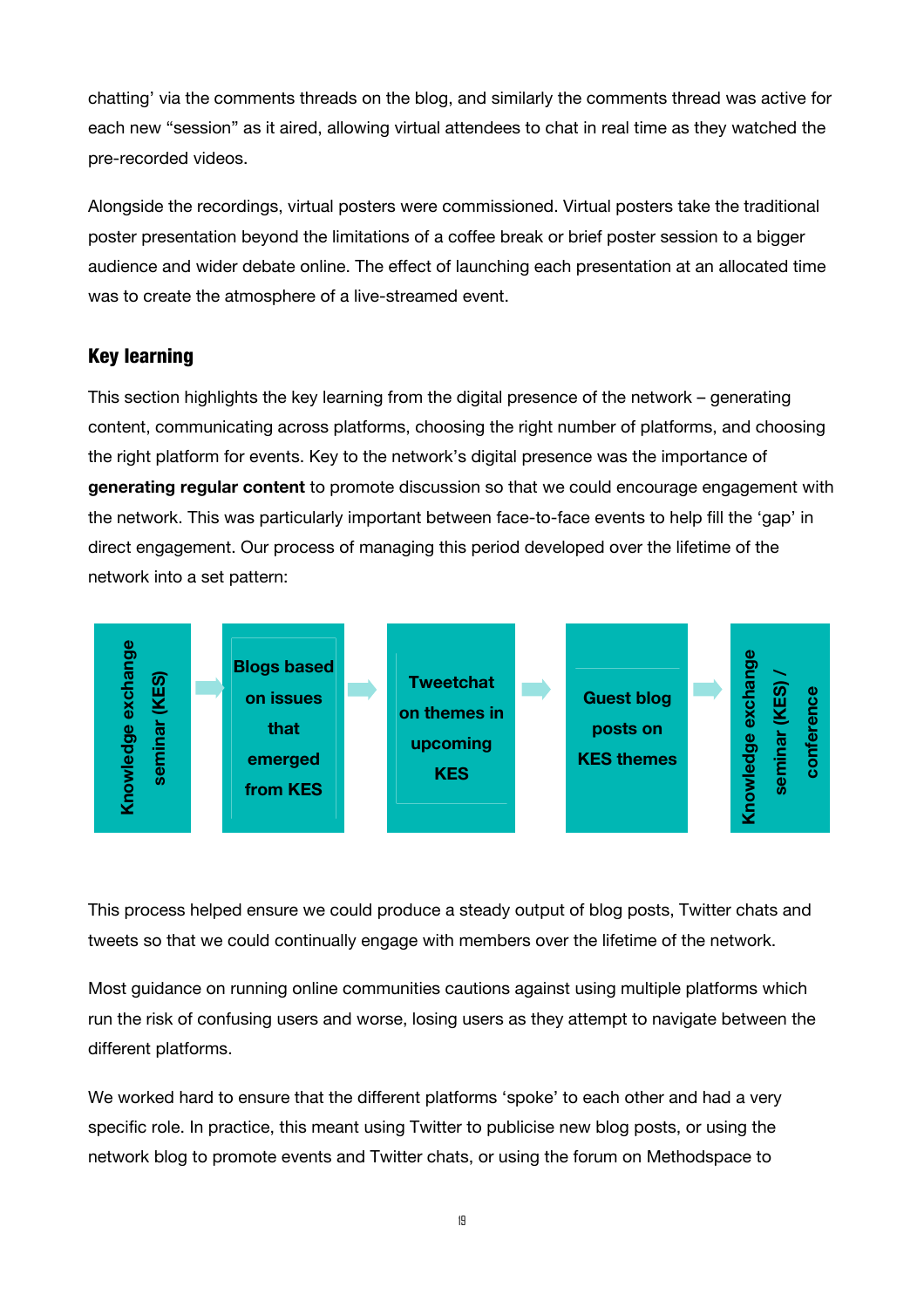encourage members to debate blog posts. By doing this, it meant that we were able to engage with members who might only use a single platform and keep the platforms the network was operating across updated on a regular basis.

However, as the network developed it became clear that it was operating across too many platforms. The landing page was initially designed to be a window into the different platforms the network was using. Whilst it was initially useful to tie together the platforms, as the network developed, network activity and membership crystallised around the Twitter account and the blog, and our use of the landing page tailed off.

In addition, despite featuring on the homepage and repeated efforts to attract members, there are only 79 members of the Methodspace group compared to 465 in the network. In part, our experience of using Methodspace for the network was hampered by the limitations of the NING platform on which Methodspace is built<sup>8</sup>. These limitations include: a poor search functionality, poor tagging and labelling of content, li[mi](#page-22-0)ted functionality within groups to allow blogs and videos to be curated and an inability for members to export or curate content to other platforms.

Our use of Blackboard Collaborate was disappointing, as it requires a log in and triggers a software download on the first time of use it did not work for all members who tried to use it. For those in organisations with tight information security protocols participation was impossible as their IT policies denied the download scripts from running. We used Blackboard on several occasions to stream a speaker from overseas into our face-to-face workshops and this worked well. There is also the issue of delegate capability at working in the online space, encouraging good debate and discussion requires a high-level of online facilitation skills. We did achieve this at all the sessions but it was not as straightforward as we had imagined. We had hoped to live stream the opening and closing conferences using Blackboard Collaborate platform but practically the size of the presentation window provided in Blackboard for live casting and the complexity of getting good audio feeds meant we opted for an alternative route. We were able to arrange live streaming from a commercial company and this worked well on the day although there were issues with the venue's bandwidth early in the session which led to the live stream being interrupted during the first session. The bandwidth issue and a lack of expertise at the venue for the closing event meant we chose to video the speaker presentations and make these available after the event. Whilst live streaming can be very effective, when a third of your membership is outside of the UK you need to be mindful of time zone differences. We ran our

<span id="page-22-0"></span>exting the SAGE are currently reviewing the use of NING for their Methodspace platform with an eventual goal of moving the<br><sup>8</sup> SAGE are currently reviewing the use of NING for their Methodspace platform with an eventual go forum to a more intuitive, flexible platform.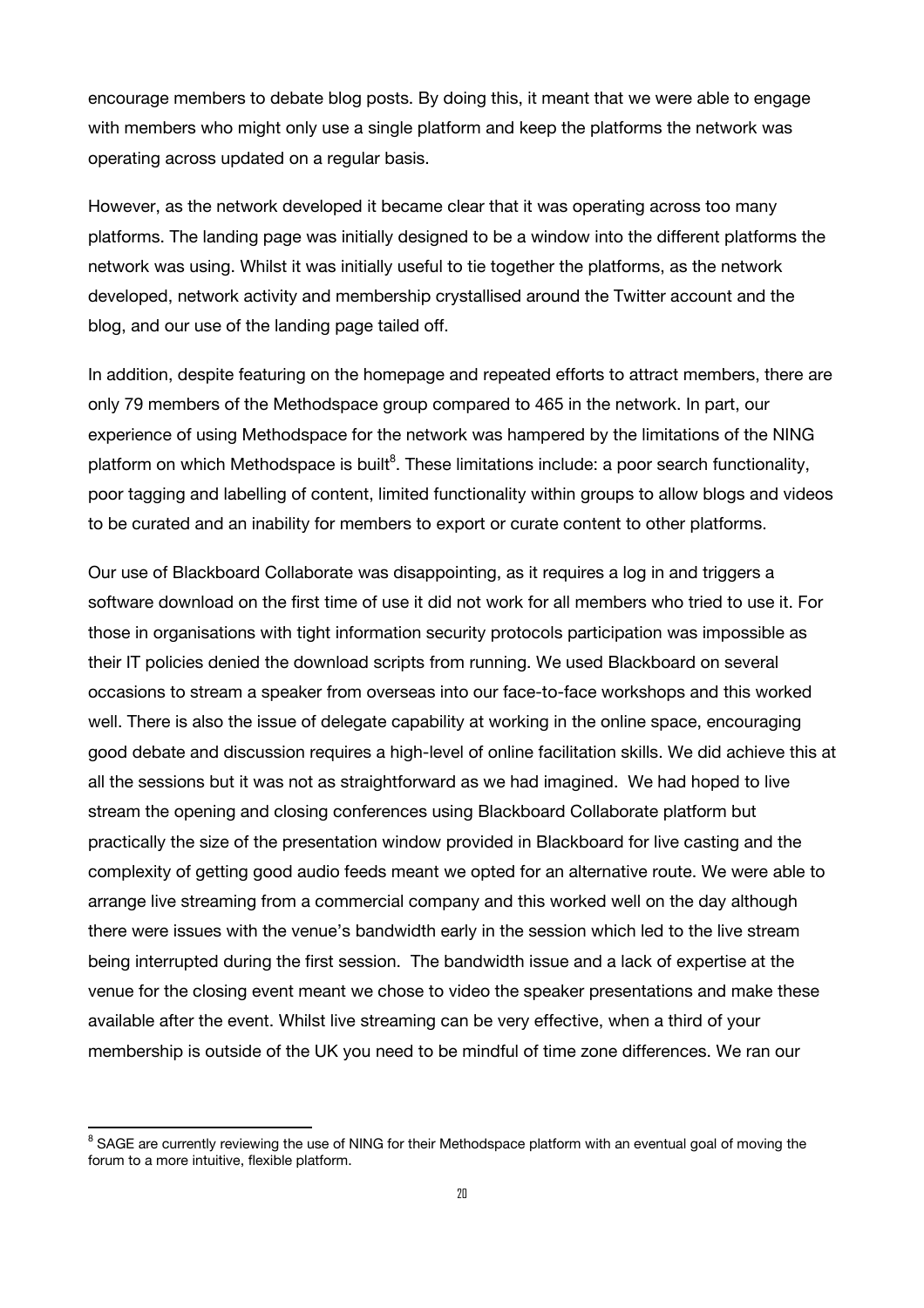Digital Debates, online seminars & Twitter chats in the afternoon GMT to encourage participation from members in other time zones.

It is also important to select the right digital platform for each different type of digital activity. For example, using Twitter for online chats, rather then the forum on Methodspace, meant that the network could both engage in real time with network members and promote the network to wider groups through the use of the #NSMNSS hashtag in the Twitter chats. In comparison, Blogger was used to host the digital debate after the final live event. The main limitations of using Blogger to host events of this nature was that the platform would not allow uploads of multimedia such as video. Wordpress would be a better platform for a digital event which required the use of more than blog posts. We found a workaround and embedded videos from a Youtube channel instead. Similarly, it was only during the event that we realised the comments thread was not dynamic and needed to be refreshed to view new comments. These types of minor differences between platforms can have a big impact on the success of online events.

In summary, Blackboard was a slightly too complex package for our needs and we would recommend using a straightforward webinar tool (such as Webex, GoToMeeting) for future online workshops. As technology has evolved more informal knowledge exchange can now be easily hosted through Google Hangouts. Our most used platforms for knowledge exchange and discussion were Twitter and Blogger. If future networks are planning to run online activity our recommendation would be that where possible it is preferable to use open access platforms which do not require a log-in and password, or if they do they are likely to be platforms which people will already be using. The more open access the platform the better for general engagement and access to NMI activities and resources. We would prune the number of platforms we used if running another network, although there were benefits to introducing members to a range of different social media platforms as part of the learning from participating in the network. If we were developing a new network , we would chose a single flexible blogging platform, like Blogger or Wordpress and host the main event information, resources and blog posts on a single site. Twitter would remain a separate but linked account.

Twitter can add a great deal of added value in keeping your main community in touch with a wider network, provide energy and momentum to flagging debates and Twitter is an effective vehicle for network promotion providing a reliable channel for engaging others in the network. During the course of the network we also ran a joint Twitter chat with @socphd a relatively new social research hub for PhD students, by co-hosting a Twitter chat we were able to engage with a larger group of postdoctoral students, sharing links, resources and network knowledge with them.

21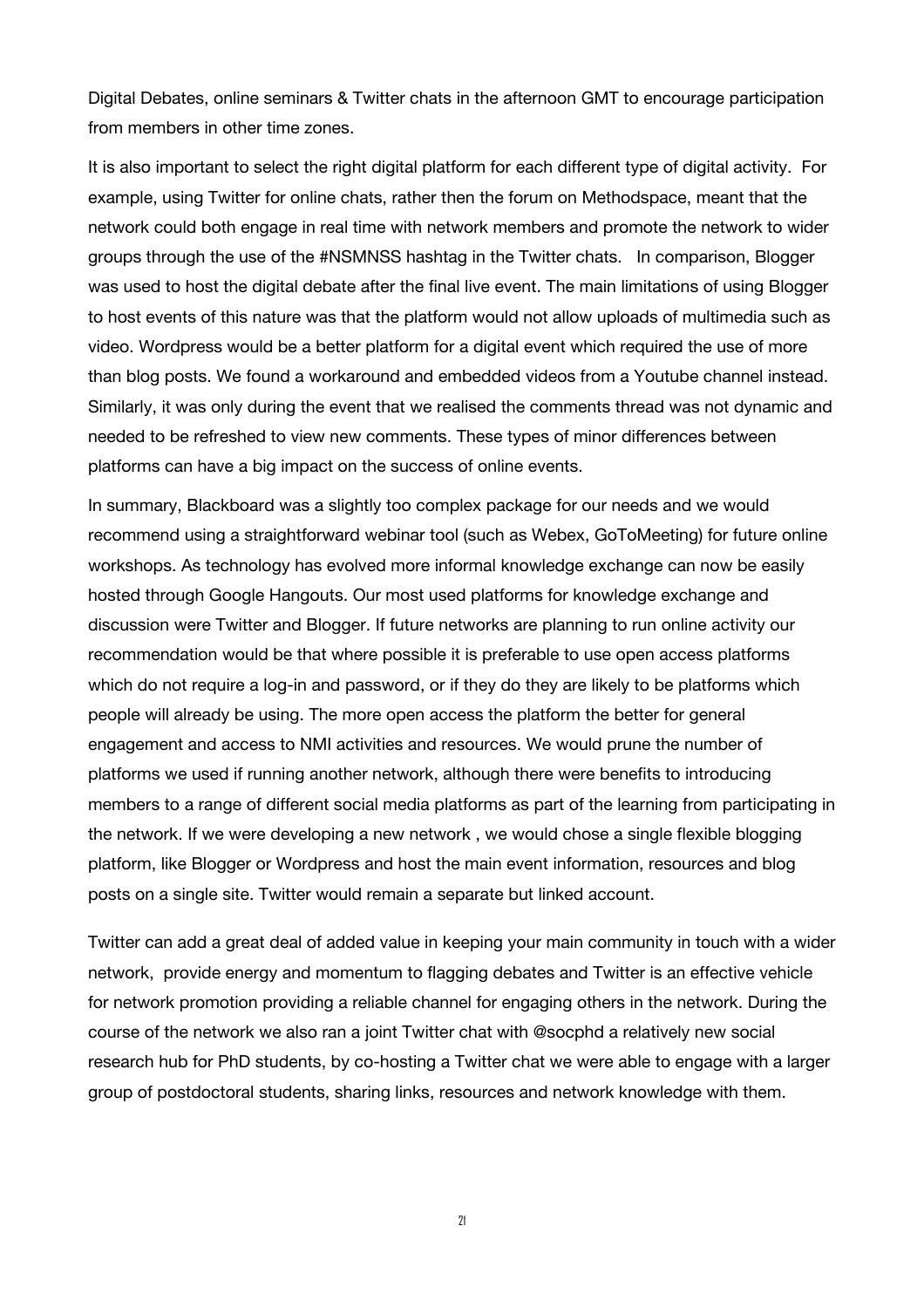## <span id="page-24-0"></span>5. Conclusion: Social Media - Blurring the boundaries?

We are still at the start of our journey into the methodology of social media research, despite research being undertaken on these platforms for over a decade. We have yet to agree a coherent set of epistemological or ethical frameworks for social media research. In fact, some participants argue this is a positive, allowing researchers fluidity and freedom in the methods and approaches they adopt, reacting to what is a fast-changing research environment.

There is a definite sense that the boundaries are being blurred between on and offline research methods; researchers & participants; qualitative and quantitative methods; and, between researchers working in a range of disciplines from Computational Science to Anthropology. Our network showed time and time again that there was real value and an increasing need for projects utilizing social media to cross disciplinary and methodological divides. What is clear is that the guidelines, epistemologies and methods of conventional research cannot simply be transplanted to the world of social media without careful scrutiny and adaptation.